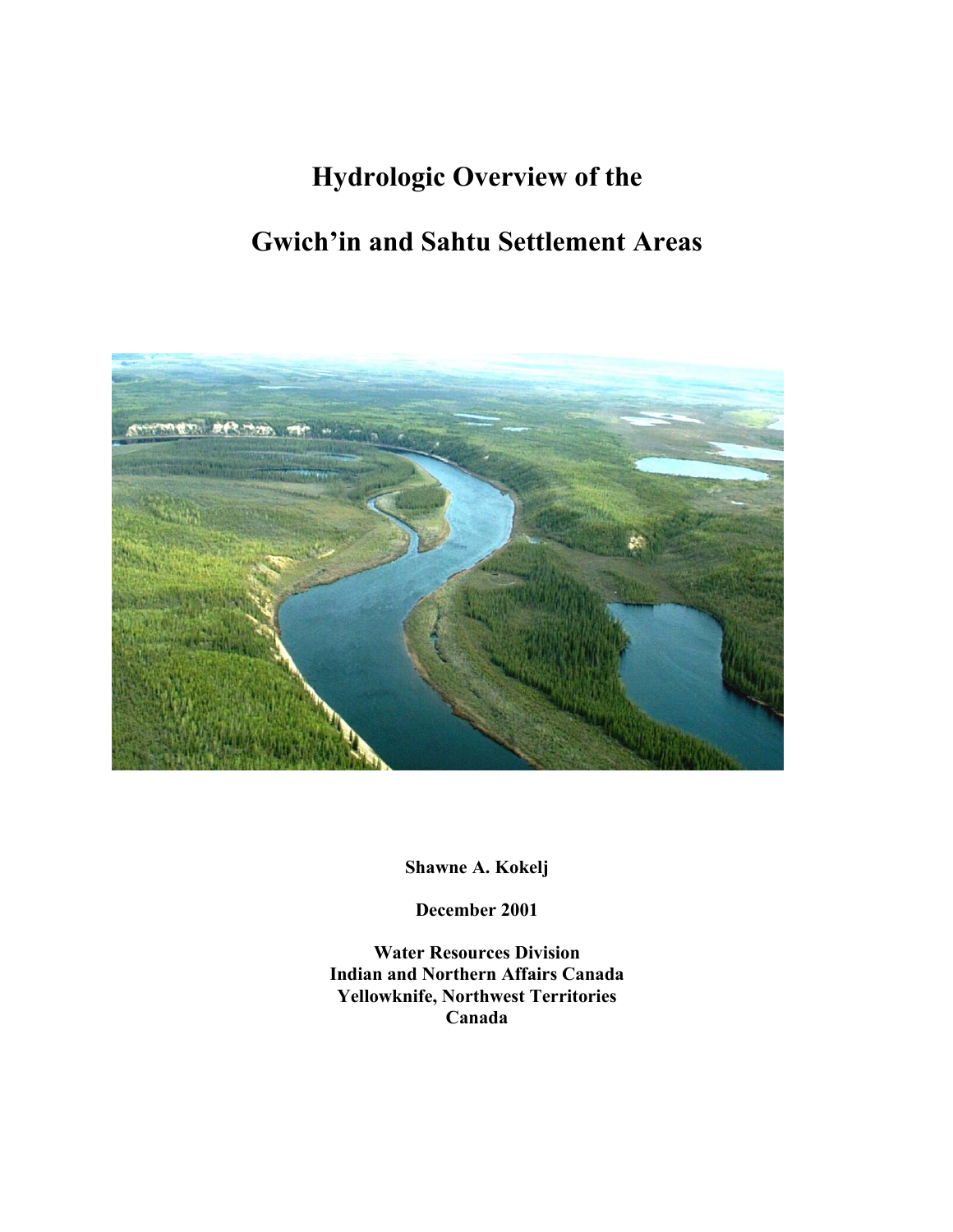On the cover: Hare Indian River, Mackenzie River east bank tributary (Photo: S.A. Kokelj, INAC).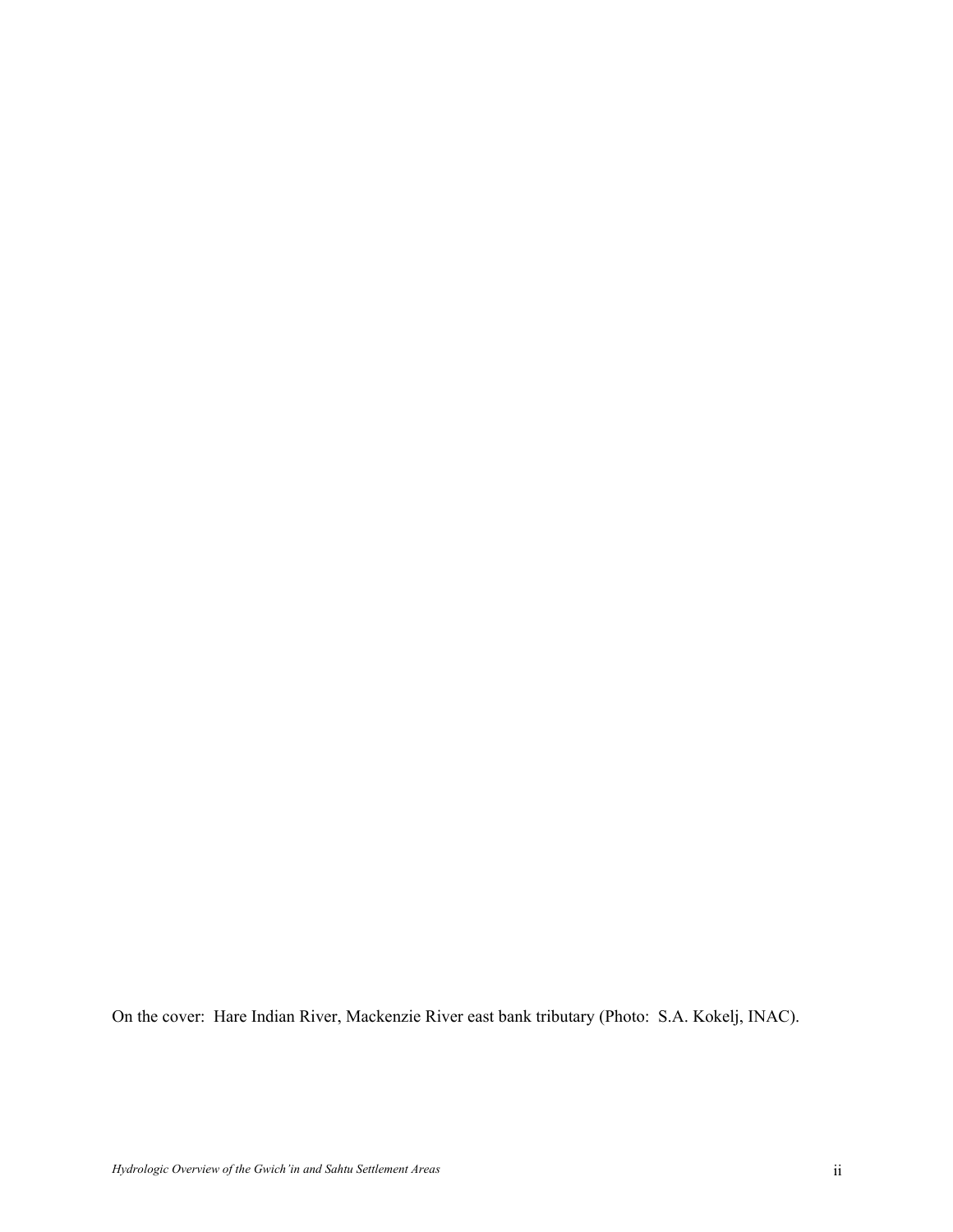## **Table of Contents**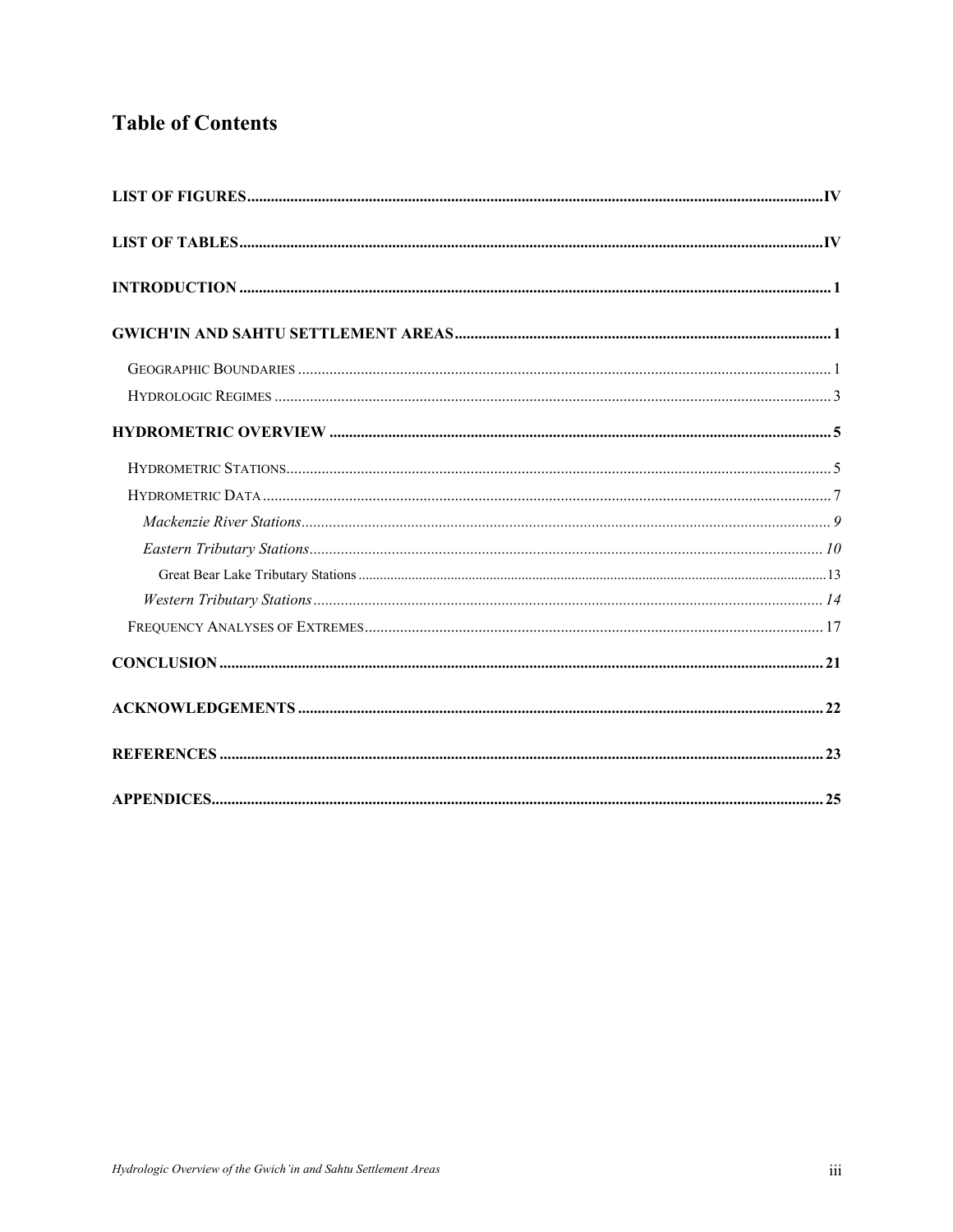## **List of Figures**

## **List of Tables**

## **List of Photos**

| <b>Photo 2.</b> Typical drainage east of Mackenzie River, near Little Chicago (Photo: B. Reid, INAC).  12 |  |
|-----------------------------------------------------------------------------------------------------------|--|
|                                                                                                           |  |
|                                                                                                           |  |

## **List of Appendices**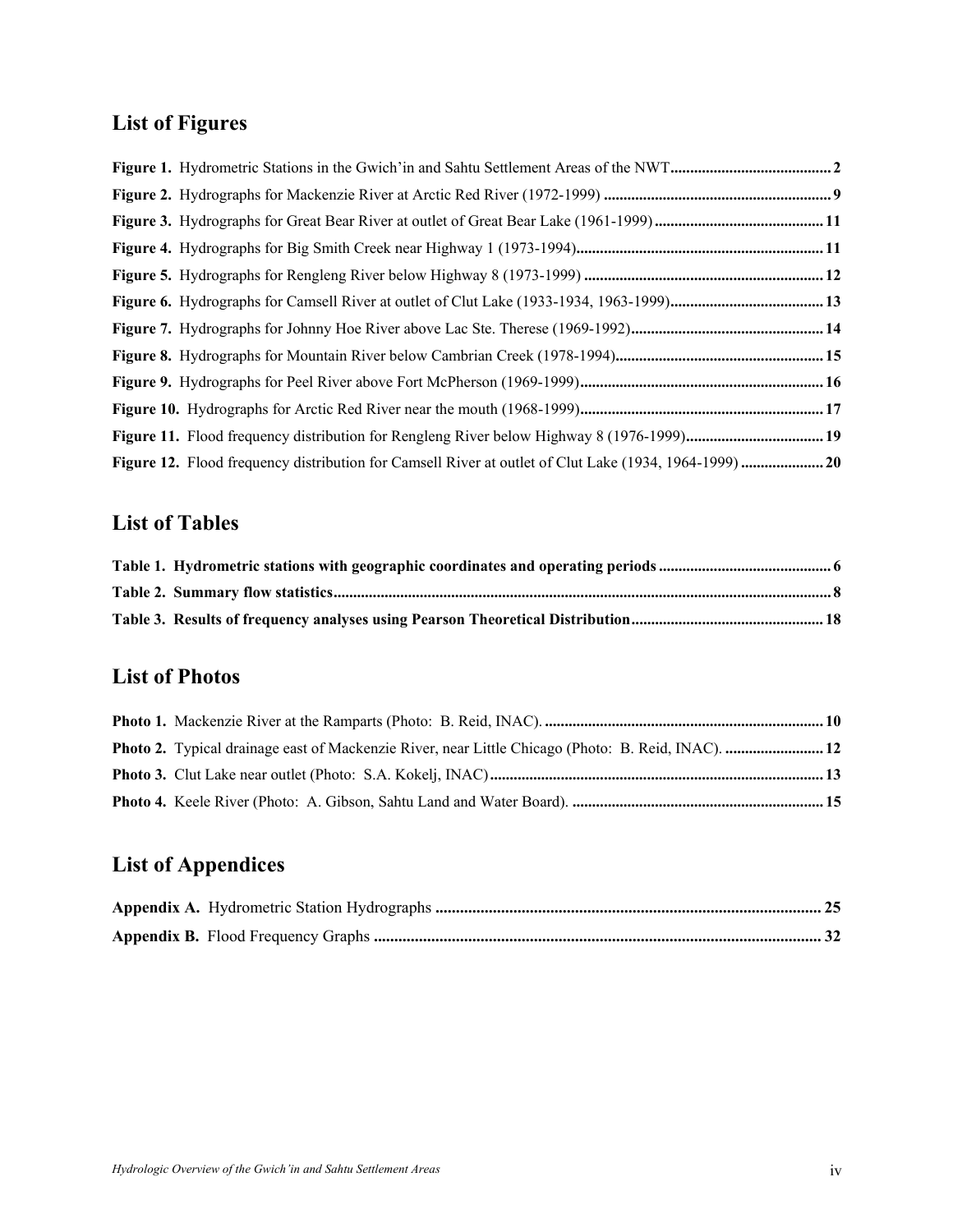## **Introduction**

The purpose of this report is to provide a general overview of water quantity data collected in the Sahtu and Gwich'in Settlement Areas of the Mackenzie River basin, Northwest Territories (NWT). Beginning in 1933, Environment Canada's Water Survey Division has operated hydrometric stations on streams within these regions, six of which are currently operating in the Gwich'in Settlement Area (five continuous, one seasonal) and eight in the Sahtu Settlement Area (two continuous, six seasonal) (Figure 1). In this report, hydrometric data from 30 stations are presented using mean annual hydrographs, extreme-year hydrographs and basic statistics. Flood frequency analyses using the Pearson theoretical distribution were completed for stations with twenty or more years of data.

## **Gwich'in and Sahtu Settlement Areas**

#### **Geographic Boundaries**

The majority of streams flowing through the Sahtu and Gwich'in Settlement Areas are nested within the Mackenzie River basin. Covering approximately 1.7 million  $km^2$ , the Mackenzie River system is the largest in Canada, flowing over 4000 km from tributaries in the Rocky Mountains in British Columbia to its Delta in the NWT, where it empties into the Beaufort Sea. From its outflow from Great Slave Lake, the Mackenzie River flows northward about 1750 km, passing through the Gwich'in and Sahtu Settlement Areas along the way. The river's mean annual discharge is approximately  $9000 \text{ m}^3$ /s, second in Canada only to the St. Lawrence River.

The Gwich'in Settlement Area in the Northwest Territories includes  $56,935$  km<sup>2</sup> of land, including the communities of Aklavik, Fort McPherson, Inuvik and Tsiigehtchic (Figure 1) (Gwich'in Renewable Resource Board, 2001). It extends in an irregular shape from approximately 68º13'N at its northern boundary to 64º20'N to the south (INAC, 1992). The western edge follows the Yukon border and extends as far as 136º26'W and to 129º43'W in the east (INAC, 1992).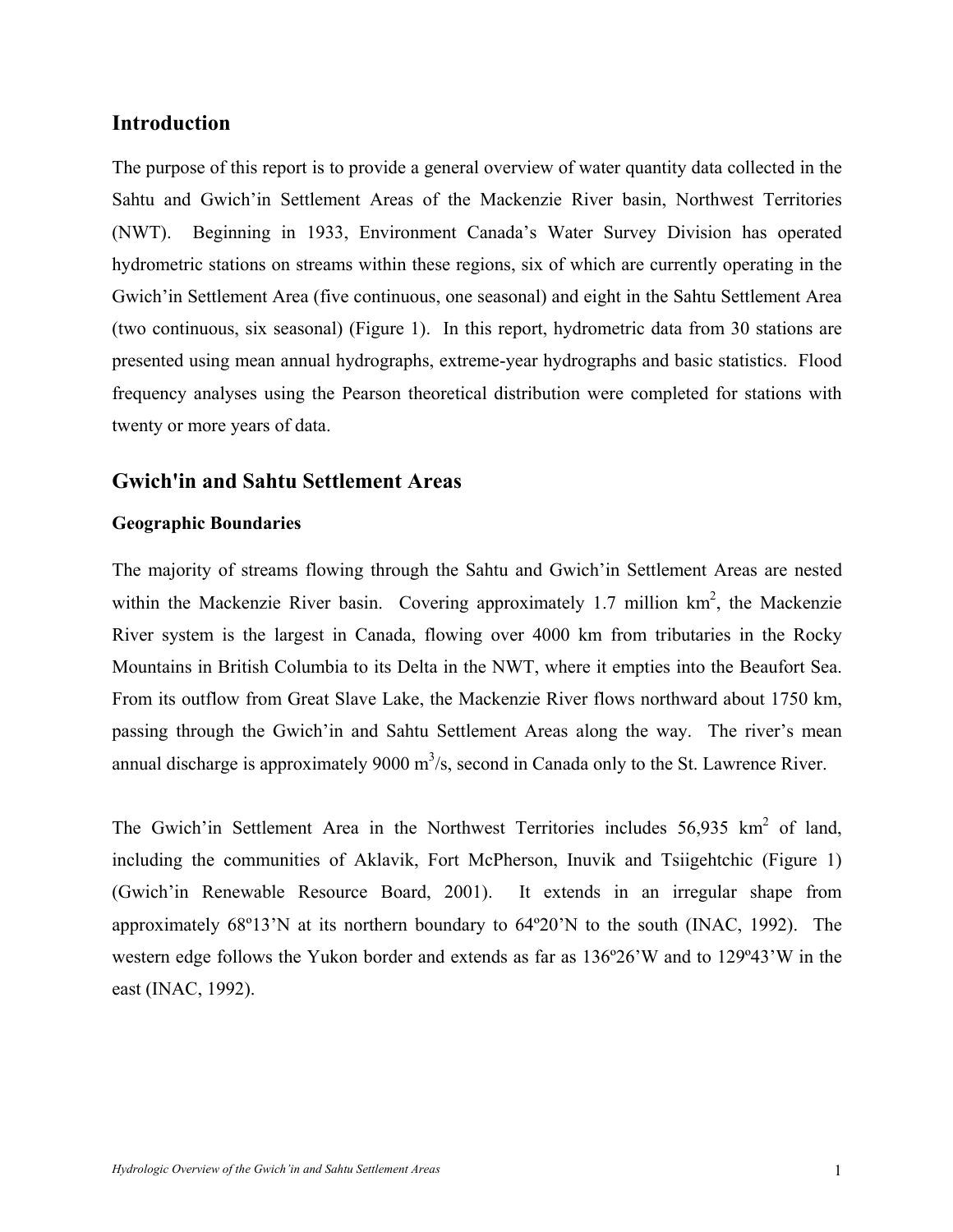

**Figure 1.** Hydrometric Stations in the Gwich'in and Sahtu Settlement Areas of the NWT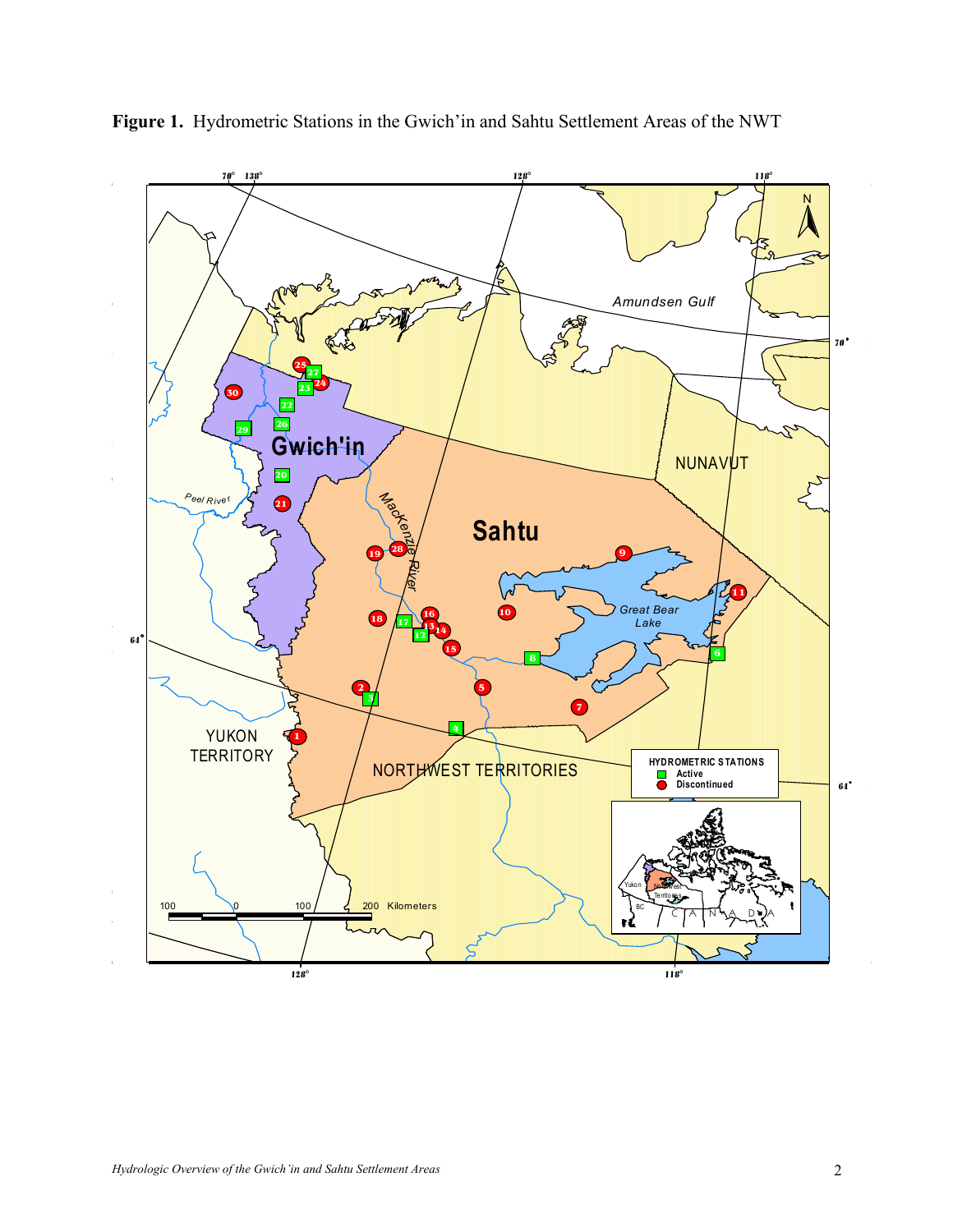| Map<br>ID#     | <b>Station Description</b><br>(operating stations in bold) |                                 |                                            |  |  |
|----------------|------------------------------------------------------------|---------------------------------|--------------------------------------------|--|--|
|                | <b>Sahtu Region Stations</b>                               | <b>Gwich'in Region Stations</b> |                                            |  |  |
| 1              | Tsichu River at Canol Road                                 | 20                              | <b>Arctic Red River near the mouth</b>     |  |  |
| $\overline{2}$ | Twitya River near the mouth                                | 21                              | Weldon Creek near the mouth                |  |  |
| 3              | Keele River above Twitya River                             | 22                              | <b>Rengleng River below Highway 8</b>      |  |  |
| 4              | Redstone River 63 km above the mouth                       | 23                              | Caribou Creek above Highway 8              |  |  |
| 5              | Big Smith Creek near Highway 1                             | 24                              | Cabin Creek above Highway 8                |  |  |
| 6              | <b>Camsell River at outlet of Clut Lake</b>                | 25                              | Boot Creek near Inuvik                     |  |  |
| 7              | Johnny Hoe River above Lac Ste Therese                     | 26                              | <b>Mackenzie River at Arctic Red River</b> |  |  |
| 8              | <b>Great Bear River at outlet of Great Bear Lake</b>       | 27                              | Havikpak Creek near Inuvik                 |  |  |
| 9              | Haldane River near the mouth                               | 29                              | <b>Peel River above Fort McPherson</b>     |  |  |
| 10             | Whitefish River near the mouth                             | 30                              | Rat River near Fort McPherson              |  |  |
| 11             | Sloan River near the mouth                                 |                                 |                                            |  |  |
| 12             | <b>Mackenzie River at Norman Wells</b>                     |                                 |                                            |  |  |
| 13             | Bosworth Creek at Norman Wells                             |                                 |                                            |  |  |
| 14             | Seepage Creek at Norman Wells                              |                                 |                                            |  |  |
| 15             | Jungle Ridge Creek near the mouth                          |                                 |                                            |  |  |
| 16             | Bosworth Creek near Norman Wells                           |                                 |                                            |  |  |
| 17             | Carcajou River below Imperial River                        |                                 |                                            |  |  |
| 18             | Mountain River below Cambrian Creek                        |                                 |                                            |  |  |
| 19             | Ramparts River near Fort Good Hope                         |                                 |                                            |  |  |
| 28             | Jackfish Creek near Fort Good Hope                         |                                 |                                            |  |  |

The Sahtu Settlement Area covers  $280,238$  km<sup>2</sup> in the NWT including Great Bear Lake (Figure 1) (Sahtu Land and Water Board, 2001). It extends from approximately 68º00'N at its northern boundary to 62º07'N at its southern boundary. The longitudinal boundaries are 131º04'W to the west and 115º55'W to the east (INAC, 1993). The communities in the region include Colville Lake, Deline, Fort Good Hope, Norman Wells and Tulita.

#### **Hydrologic Regimes**

Many factors combine to determine a hydrologic regime including geology, topography, elevation, climate, permafrost, drainage area and vegetation cover. Flowing roughly northward, the Mackenzie River divides streams of the Gwich'in and Sahtu Settlement Areas into two general areas: (1) eastern tributaries that flow from the Taiga Plains and Southern Arctic ecozones; and (2) western tributaries that originate from mountains within the Taiga Cordillera ecozone. The primary terrestrial ecozone in both regions is the Taiga Plains featuring broad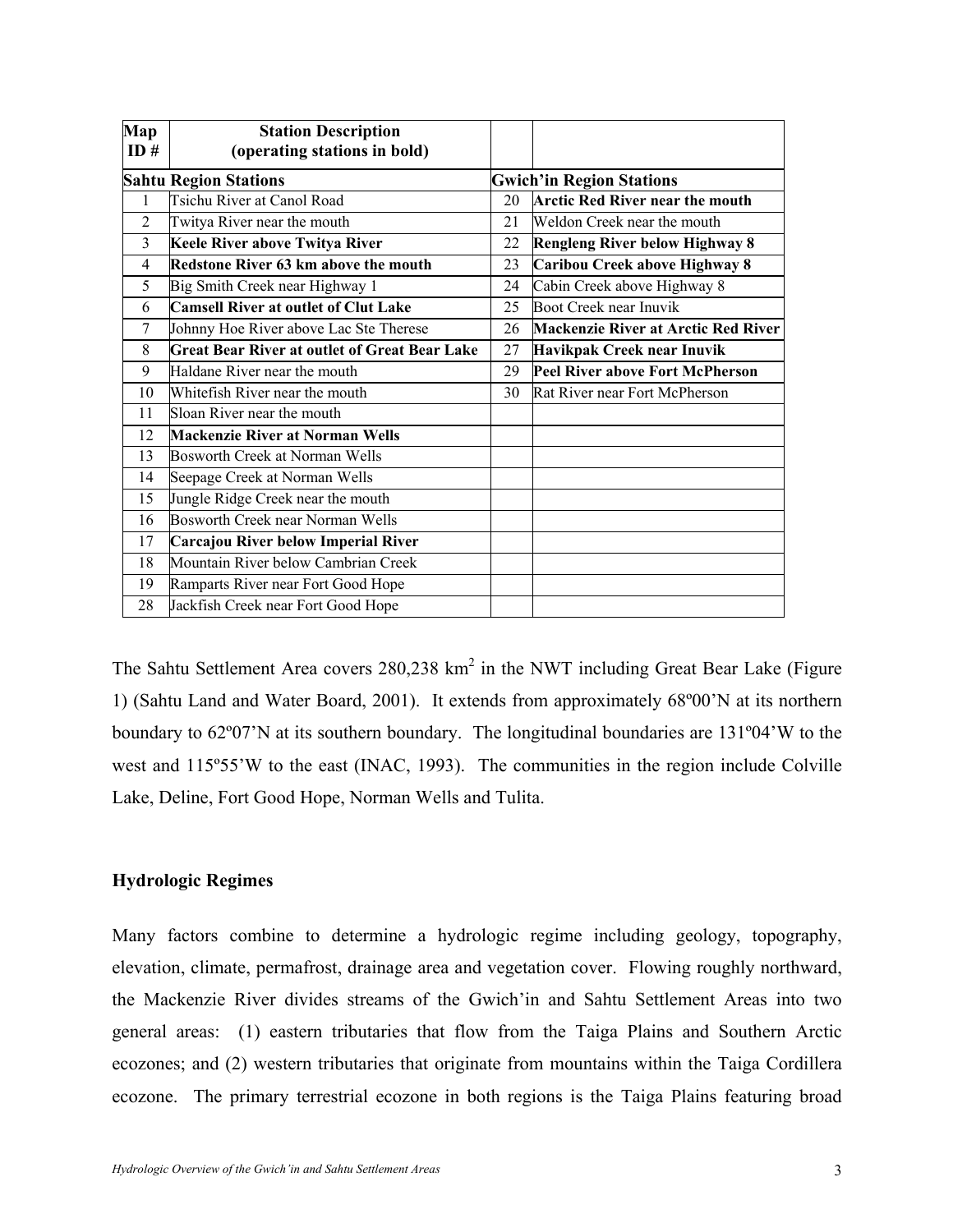lowlands and plateaus (Environment Canada, 2001b). The Southern Arctic ecozone is characterized by continuous permafrost, shrublands, meadows, eskers and numerous lakes and ponds, while the Taiga Cordillera features steep, mountainous terrain and narrow valleys (Environment Canada, 2001b).

In the northern portion of the Gwich'in region, the flat alluvial plains of the Mackenzie Delta are bordered to the west by the Richardson Mountains. The northeast and central areas of the region are characterized by a subdued relief of broad lowlands and plateaus, such as the Peel Plain and the Ramparts Plateau. The southern portion of the Gwich'in region falls within the range of the Mackenzie Mountains, as does the southwestern region of the Sahtu. The central portion of the Sahtu region is characterized by the Mackenzie Lowlands and the Franklin Mountains along a portion of the east bank of the Mackenzie River and the region surrounding Great Bear Lake. To the north of Great Bear Lake is the Southern Arctic ecozone, while to the east, the region encompasses a very small section of Taiga Shield where open, stunted forests grow between lakes and wetlands that dot the Precambrian Shield landscape (Environment Canada, 2001b). To south of Great Bear Lake lie the Taiga Plains.

There are two major sub-basins that contribute to the Mackenzie River drainage basin in these settlement regions: Peel River and Great Bear River. While the majority of the Peel River basin drains from the Selwyn, Ogilvie and Richardson mountains within the Yukon Territory, it empties into the Mackenzie Delta just north of Fort McPherson in the Gwich'in Settlement Area. Within the NWT portion of the river, the channel flows across the Peel Plateau and is relatively stable until just before its junction with Middle Channel of the Mackenzie Delta. Here, there is considerable bank erosion as a result of complex river currents, channel shifting and destabilization of ice-rich banks. Overall, the river is very responsive to input changes due to the topographic relief and lack of storage within the basin. In contrast, the Great Bear River basin drains an area of low relief and high storage capacity, resulting in relatively consistent flow rates both inter- and intra-annually. According to Church (1971), Great Bear Lake occupies approximately 22% of the Great Bear River watershed. Although there are a number of tributaries flowing into the lake, none are considered to be a major contributor.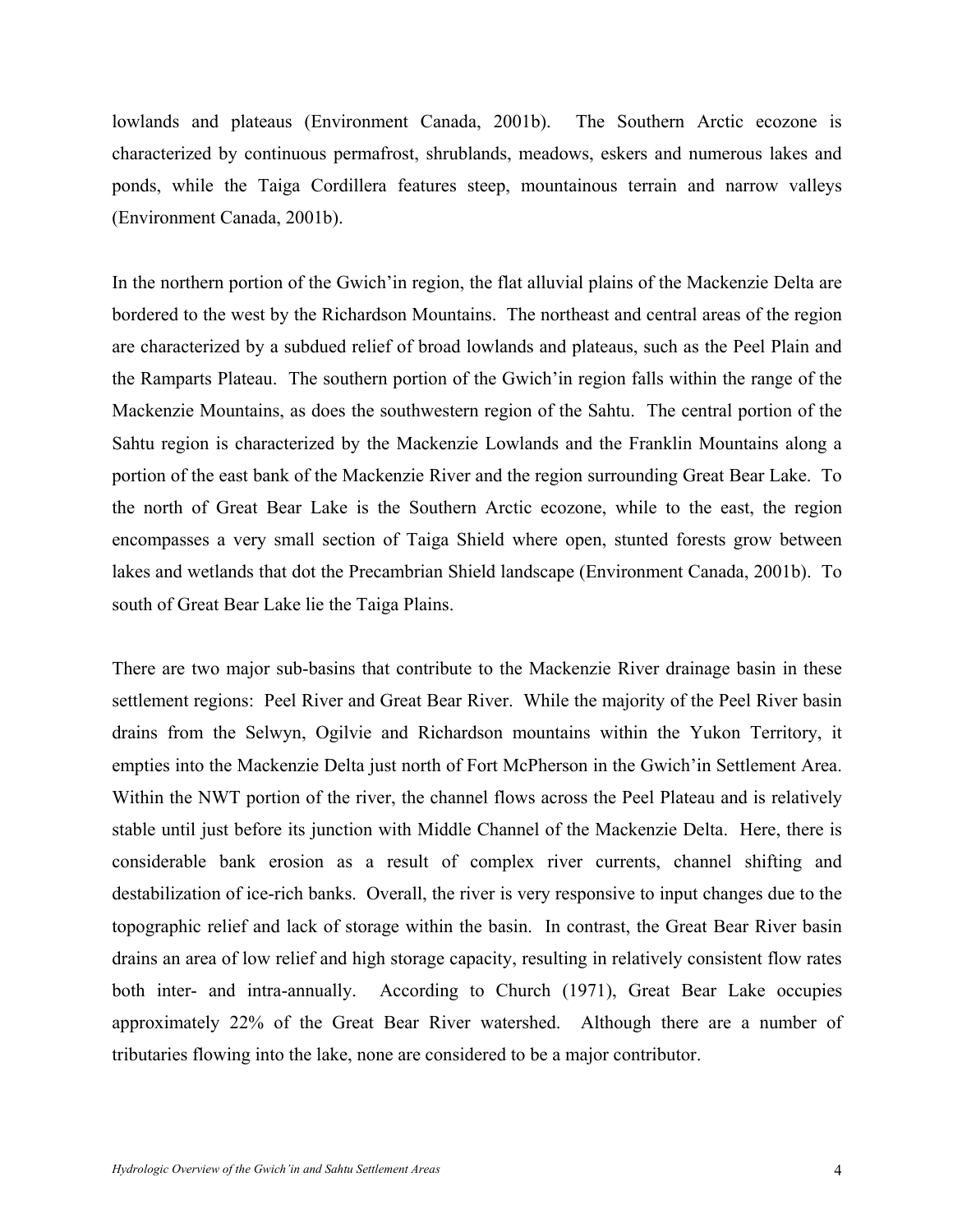The Gwich'in and Sahtu regions fall within the zones of continuous, extensive discontinuous and intermediate discontinuous permafrost (Heginbottom, 2000). Permafrost affects the hydrological cycle in many ways. For example, when ice-rich, it can act as a barrier to water infiltration, leaving more water available on the surface for various processes, such as evaporation, plant uptake or surface runoff to streams. This can result in extensive slope runoff (Woo, 1986) and rapid rises in stream water levels. Vegetation within the regions varies from boreal forest in the south, alpine in the mountains and arctic tundra in the north.

The climate of the Gwich'in and Sahtu regions can be categorized as a subarctic regime. Subarctic refers to those regions where the mean temperature of the warmest month is above 10ºC but no more than four months have a mean temperature exceeding 10ºC (Krauss, 1996). The climate of the area is characterized by cool summers and dry conditions, with mean temperatures at Inuvik of –28.8ºC in January, 13.8ºC in July and 257 mm of precipitation (Environment Canada, 2001c). Norman Wells experiences a mean temperature of –27.4ºC in January, 16.7ºC in July and 317 mm of precipitation (Environment Canada, 2001c). The Mackenzie Valley itself has a somewhat milder climate than adjacent areas to the east and west, while cooler temperatures remain longer over the more northerly and/or mountainous areas. A large portion of the annual precipitation is stored for several months in the form of snow and therefore snowmelt runoff in spring is a dominant feature of regional stream hydrographs.

## **Hydrometric Overview**

#### **Hydrometric Stations**

A network of hydrometric stations with stream gauges quantifies the surface hydrology of the regions. There are currently 12 hydrometric gauges in operation in the Sahtu and Gwich'in Settlement Areas (Table 1). In addition, there are data from 18 other stations that are no longer operational. The stream flow data used in this report include up to and including 1999 from the Environment Canada HYDAT database (Environment Canada, 2001a).

There are four closed stations within the Sahtu that are not discussed in this report. Although the gauge itself is located within the Sahtu, the majority of the Lened Creek basin lies within the Deh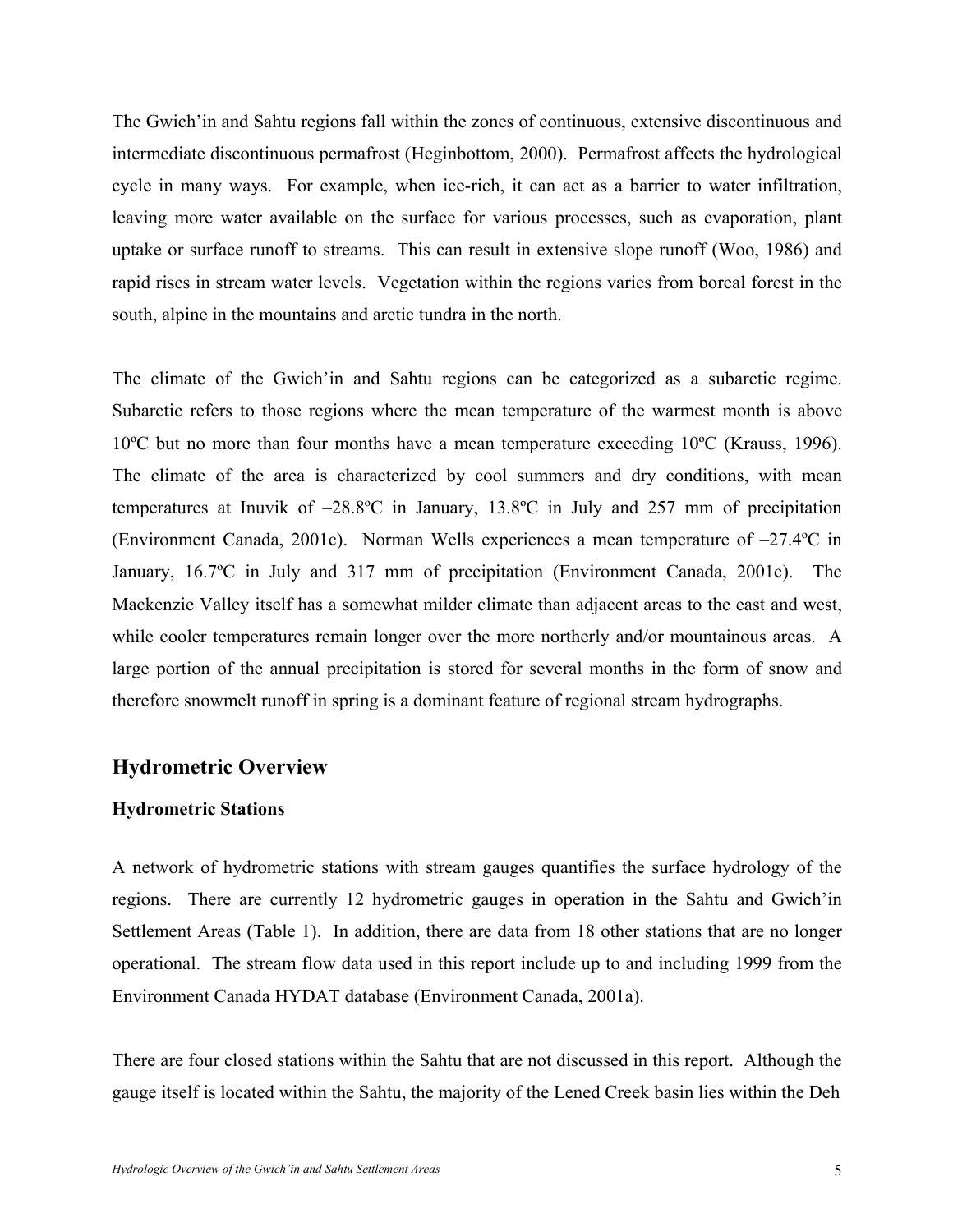Cho region. Data gathered from the gauge located on the Redstone River near the mouth were considered unreliable and the station was relocated 63 km upstream in 1974. The gauges on the Mackenzie River at Sans Sault Rapids and Fort Good Hope are only operated seasonally, therefore data are only available from approximately late May to late October.

|                              | <b>Map Station</b><br><b>Station Description</b> |                                                         | Group          | Latitude             | Longitude   | Operating     |  |  |
|------------------------------|--------------------------------------------------|---------------------------------------------------------|----------------|----------------------|-------------|---------------|--|--|
| $ID \# ID$                   |                                                  | (operating stations in bold)                            |                |                      |             | <b>Period</b> |  |  |
| <b>Sahtu Region Stations</b> |                                                  |                                                         |                |                      |             |               |  |  |
|                              |                                                  | 10HA002 Tsichu River at Canol Road                      | Western        | 63.3039              | $-129.7900$ | 1975-1992     |  |  |
| $\overline{c}$               |                                                  | 10HA003 Twitya River near the mouth                     | Western        | 64.1606              | $-128.2992$ | 1980-1990     |  |  |
| $\overline{\mathbf{3}}$      |                                                  | 10HA004 Keele River above Twitya River                  | Western        | 64.0997              | $-128.1500$ | 1995-2001     |  |  |
| 4                            |                                                  | 10HB005 Redstone River 63 km above the mouth            | Western        | 63.9253              | $-125.3006$ | 1974-2001     |  |  |
| 5                            |                                                  | 10HC003 Big Smith Creek near Highway 1                  | Eastern        | 64.5925              | $-124.8128$ | 1973-1994     |  |  |
| 6                            | 10JA002                                          | <b>Camsell River at outlet of Clut Lake</b>             | <b>GB</b> Lake | 65.6067              | $-117.7653$ | 1933-2001     |  |  |
| 7                            | 10JB001                                          | Johnny Hoe River above Lac Ste Therese                  | <b>GB</b> Lake | 64.5675              | $-121.7433$ | 1969-1992     |  |  |
| 8                            | 10JC003                                          | <b>Great Bear River at outlet of Great Bear</b><br>Lake | Eastern        | 65.1347              | $-123.5181$ | 1961-2001     |  |  |
| 9                            | 10JD001                                          | Haldane River near the mouth                            | <b>GB</b> Lake | 66.8583              | $-121.2653$ | 1975-1992     |  |  |
| 10                           | 10JD002                                          | Whitefish River near the mouth                          | <b>GB</b> Lake | 65.7344              | $-124.6228$ | 1977-1992     |  |  |
| 11                           | 10JE001                                          | Sloan River near the mouth                              | <b>GB</b> Lake | 66.5219              | $-117.2739$ | 1976-1991     |  |  |
| 12                           |                                                  | 10KA001 Mackenzie River at Norman Wells                 | Mackenzie R    | 65.2722              | $-126.8833$ | 1943-2001     |  |  |
| 13                           |                                                  | 10KA003 Bosworth Creek at Norman Wells                  | Eastern        | 65.2906              | $-126.8744$ | 1974-1979     |  |  |
| $\overline{14}$              |                                                  | 10KA005 Seepage Creek at Norman Wells                   | Eastern        | $\overline{65.2639}$ | $-126.7222$ | 1974-1978     |  |  |
| 15                           |                                                  | 10KA006 Jungle Ridge Creek near the mouth               | Eastern        | 65.0642              | $-126.0678$ | 1980-1994     |  |  |
| $\overline{16}$              |                                                  | 10KA007 Bosworth Creek near Norman Wells                | Eastern        | 65.3283              | $-126.8700$ | 1980-1994     |  |  |
| 17                           |                                                  | 10KB001 Carcajou River below Imperial River             | Western        | 65.2978              | $-127.6844$ | 1976-2001     |  |  |
| 18                           |                                                  | 10KC001 Mountain River below Cambrian Creek             | Western        | 65.2289              | $-128.5575$ | 1975-1994     |  |  |
| 19                           |                                                  | <b>OKD004</b> Ramparts River near Fort Good Hope        | Western        | 66.1122              | $-129.2753$ | 1985-1996     |  |  |
| 28                           | 10LD002                                          | Jackfish Creek near Fort Good Hope                      | Eastern        | 66.2611              | $-128.5972$ | 1980-1986     |  |  |
|                              |                                                  | <b>Gwich'in Region Stations</b>                         |                |                      |             |               |  |  |
| 20                           |                                                  | 10LA002 Arctic Red River near the mouth                 | Western        | 66.7883              | $-133.0794$ | 1968-2001     |  |  |
| $\overline{21}$              |                                                  | 10LA004 Weldon Creek near the mouth                     | Western        | 66.4119              | $-132.6942$ | 1978-1990     |  |  |
| $\overline{22}$              | 10LC003                                          | Rengleng River below Highway 8                          | Eastern        | 67.7558              | $-133.8442$ | 1973-2001     |  |  |
| 23                           | 10LC007                                          | Caribou Creek above Highway 8                           | Eastern        | 68.0894              | $-133.4900$ | 1975-2001     |  |  |
| $\overline{24}$              | 10LC009                                          | Cabin Creek above Highway 8                             | Eastern        | 68.2614              | $-133.2614$ | 1984-1996     |  |  |
| 25                           | 10LC010                                          | Boot Creek near Inuvik                                  | Eastern        | 68.3611              | $-133.6439$ | 1981-1990     |  |  |
| $\overline{26}$              | 10LC014                                          | <b>Mackenzie River at Arctic Red River</b>              | Mackenzie R    | 67.4581              | $-133.7444$ | 1972-2001     |  |  |
| $\overline{27}$              | 10LC017                                          | Havikpak Creek near Inuvik                              | Eastern        | 68.3144              | $-133.5208$ | 1995-2001     |  |  |
| 29                           |                                                  | 10MC002 Peel River above Fort McPherson                 | Western        | 67.2361              | $-134.9075$ | 1969-2001     |  |  |
| 30                           |                                                  | 10MC007 Rat River near Fort McPherson                   | Western        | 67.6769              | $-135.7181$ | 1981-1990     |  |  |

**Table 1.** Hydrometric stations with geographic coordinates and operating periods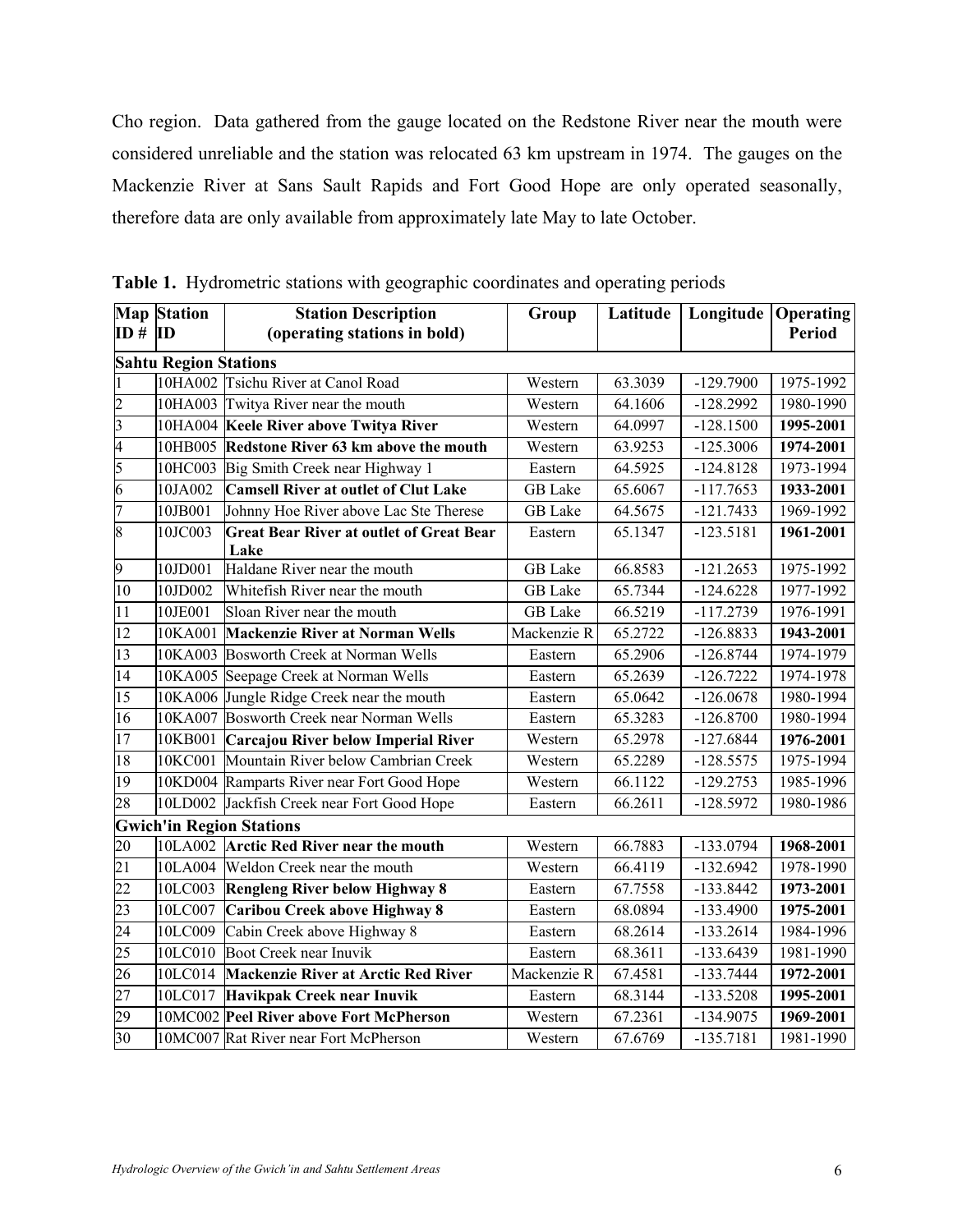#### **Hydrometric Data**

Basic hydrological statistics were calculated from daily flow data and are presented in Table 2. For each station, the total annual flow was determined for each year with a complete data record and mean total annual flow was calculated (Table 2). The annual basin yield (mm/year) is obtained by dividing the drainage area of the basin above the station gauge into the total annual flow at the gauge. The yield of a stream basin is the annual stream flow expressed as depth of water per unit area of the basin. It should be noted that all basin areas used in this report are based on the drainage area above the stream gauging site. The discharge, area and yield of a basin are useful summary statistics for comparison and classification of basins. With just a few years of data, mean annual hydrographs can clearly show patterns in yearly high and low flows. With several years of data, the annual high and low flow values can be extracted from these hydrographs and used in a frequency analysis of extremes (flood and drought events).

Annual hydrographs are included in the report as they are an effective way to illustrate the hydrology of a river basin. The area under a complete annual hydrograph gives the total annual flow or discharge volume. While the volume of flow can vary significantly between rivers (scale of the y-axis), the shape of the curve illustrates the major influences on river flow and can serve to characterize the flow regime.

A review of hydrometric data was completed for each of the stations in the Sahtu and Gwich'in settlement areas. Stations were divided into three major groups and one subgroup: (1) Mackenzie River stations; (2) Mackenzie east bank tributary stations; (2a) Great Bear Lake tributary stations; and (3) Mackenzie west bank tributary stations. From each group, one or two stations with regionally representative hydrographs were chosen and mean annual flows were graphed. Two annual hydrographs, representing the years with the highest (max) and lowest (min) recorded peaks, were also included. In addition, certain anomalous years were graphed and briefly discussed. Hydrographs for the remaining stations are included in Appendix A.

For most stations, the annual peak discharge occurs as a result of snow melt in the spring. However, peaks can occur at any time from late April to early September, depending largely on annual variability in precipitation (snow and rain). The response of a basin to rain events varies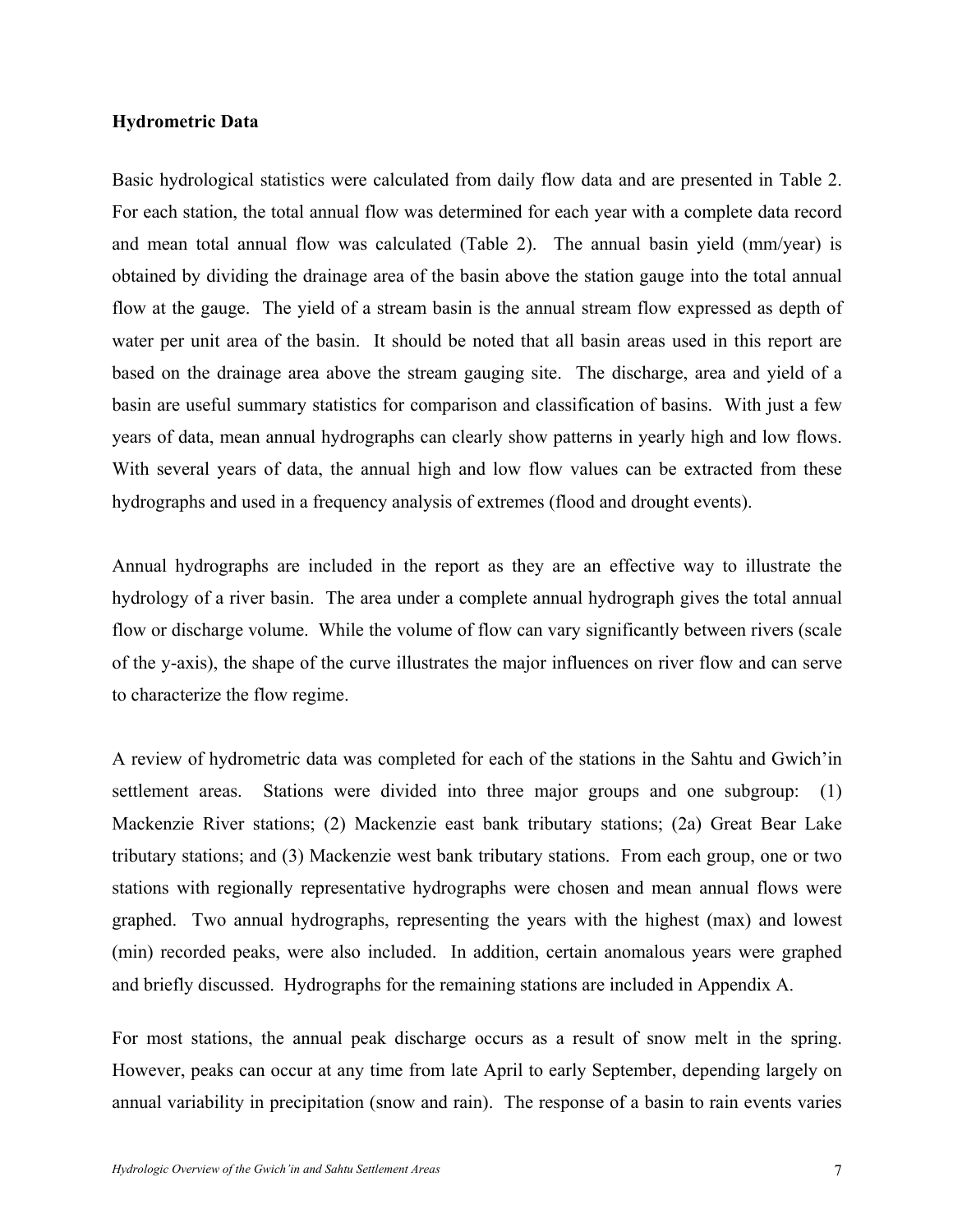according to a number of factors, including basin topography, storage capacity, climate and antecedent moisture conditions (conditions prior to the rain event).

| <b>Table 2.</b> Dummary How Statistics<br><b>Station Description</b> | Years of<br><b>Record</b> | Mean<br><b>Annual</b><br>Flow $(m^3/s)$ | <b>Mean Total</b><br><b>Annual Flow</b><br>$(10^6 \text{m}^3/\text{yr})$ | <b>Basin</b><br>Area<br>(km <sup>2</sup> ) | <b>Basin Yield</b><br>(mm/yr) |
|----------------------------------------------------------------------|---------------------------|-----------------------------------------|--------------------------------------------------------------------------|--------------------------------------------|-------------------------------|
| <b>Mackenzie River Stations</b>                                      |                           |                                         |                                                                          |                                            |                               |
| Mackenzie River at Norman Wells                                      | 29                        | 8541.1                                  | 269352                                                                   | 1570000                                    | 172                           |
| Mackenzie River at Arctic Red River                                  | 25                        | 8969.3                                  | 282855                                                                   | 1660000                                    | 170                           |
| <b>Mackenzie East Bank Tributaries</b>                               |                           |                                         |                                                                          |                                            |                               |
| Big Smith Creek near Highway 1                                       | 20                        | 5.9                                     | 185                                                                      | 964                                        | 192                           |
| Great Bear River at outlet of Great Bear<br>Lake                     | 21                        | 530.9                                   | 16744                                                                    | 145000                                     | 115                           |
| Bosworth Creek at Norman Wells                                       | 6                         | insufficient<br>data                    | insufficient<br>data                                                     | 122                                        | insufficient<br>data          |
| Seepage Creek at Norman Wells                                        | $\overline{4}$            | 0.1                                     | 2.0                                                                      | 31                                         | 60                            |
| Jungle Ridge Creek near the mouth                                    | 13                        | 0.4                                     | 14                                                                       | 41                                         | 327                           |
| <b>Bosworth Creek near Norman Wells</b>                              | 14                        | 0.6                                     | 19                                                                       | 109                                        | 169                           |
| Jackfish Creek near Fort Good Hope                                   | 5                         | $\overline{0.2}$                        | $\overline{7}$                                                           | 63                                         | 117                           |
| Rengleng River below Highway 8                                       | 19                        | 2.8                                     | 87                                                                       | 1310                                       | 66                            |
| Caribou Creek above Highway 8                                        | 20                        | 1.7                                     | 53                                                                       | 625                                        | 85                            |
| Cabin Creek above Highway 8                                          | 13                        | 0.5                                     | 15                                                                       | 133                                        | 111                           |
| <b>Boot Creek near Inuvik</b>                                        | 9                         | 0.1                                     | $\mathfrak{Z}$                                                           | 28                                         | 98                            |
| Havikpak Creek near Inuvik                                           | $\overline{2}$            | 0.1                                     | $\overline{2}$                                                           | 15                                         | 151                           |
| <b>Great Bear Lake Tributaries</b>                                   |                           |                                         |                                                                          |                                            |                               |
| Camsell River at outlet of Clut Lake                                 | 36                        | 97.8                                    | 3083                                                                     | 31100                                      | 99                            |
| Johnny Hoe River above Lac Ste<br>Therese                            | 20                        | 40.8                                    | 1287                                                                     | 17300                                      | 74                            |
| Haldane River near the mouth                                         | 13                        | 11.4                                    | 361                                                                      | 3940                                       | 92                            |
| Whitefish River near the mouth                                       | 12                        | 13.6                                    | 430                                                                      | 4740                                       | 91                            |
| Sloan River near the mouth                                           | 13                        | 12.3                                    | 389                                                                      | 2040                                       | 191                           |
| <b>Mackenzie West Bank Tributaries</b>                               |                           |                                         |                                                                          |                                            |                               |
| Tsichu River at Canol Road                                           | 17                        | 3.6                                     | 113                                                                      | 219                                        | 515                           |
| Twitya River near the mouth                                          | 10                        | 61.8                                    | 1950                                                                     | 5590                                       | 349                           |
| Keele River above Twitya River                                       | $\mathbf{1}$              | 115.7                                   | 3650                                                                     | 11200                                      | 326                           |
| Redstone River 63 km above the mouth                                 | $\overline{15}$           | 175.1                                   | 5522                                                                     | 15400                                      | 359                           |
| Carcajou River below Imperial River                                  | 18                        | 70.0                                    | 2206                                                                     | 7400                                       | 298                           |
| Mountain River below Cambrian Creek                                  | 17                        | 123.0                                   | 3879                                                                     | 11100                                      | 349                           |
| Ramparts River near Fort Good Hope                                   | 11                        | 41.8                                    | 1319                                                                     | 7410                                       | 178                           |
| Arctic Red River near the mouth                                      | 22                        | 157.8                                   | 4977                                                                     | 18600                                      | 268                           |
| Weldon Creek near the mouth                                          | 13                        | 3.4                                     | 108                                                                      | 852                                        | 127                           |
| Peel River above Fort McPherson                                      | 22                        | 675.9                                   | 21315                                                                    | 70600                                      | 302                           |
| Rat River near Fort McPherson                                        | 9                         | 8.4                                     | 266                                                                      | 1260                                       | 211                           |

**Table 2.** Summary flow statistics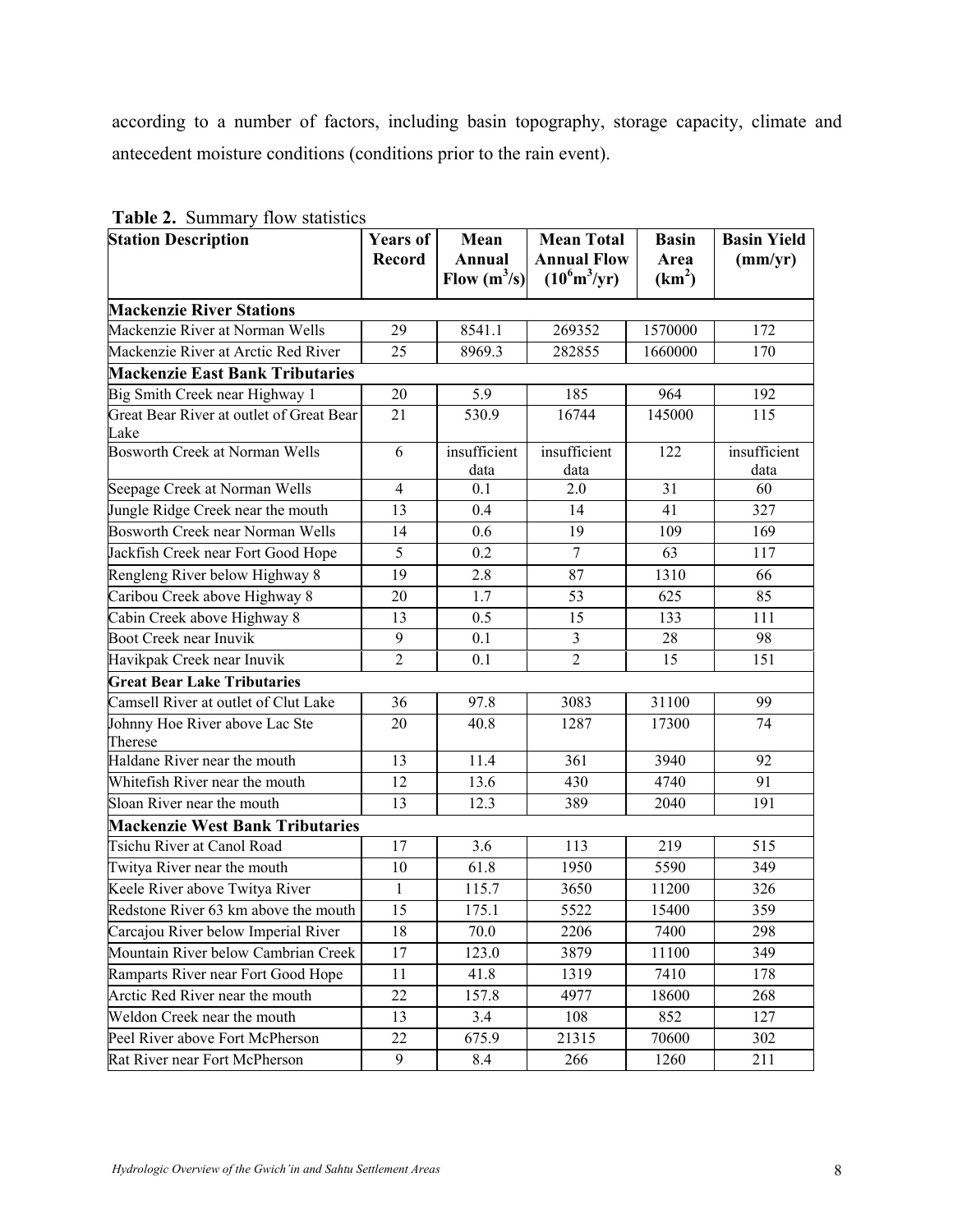In general, the basin yield of east bank tributaries (including tributaries to Great Bear Lake) is much less than that of west bank tributaries. The mean basin yield for eastern tributaries is approximately 130 mm/yr, while for western tributaries it is 316 mm/yr. This is likely as a result of lower storage capacity in western tributary basins, higher evaporative losses from storage areas in eastern tributaries and lower amounts of precipitation in eastern tributary basins.

#### *Mackenzie River Stations*

There are currently two gauges operating year-round on the Mackenzie River within the regions discussed in this report: (1) at Norman Wells and (2) near Tsiigehtchic (formerly known as Arctic Red River). The stream flow record for the Mackenzie at Arctic Red River station is 28 years long, with only three incomplete data years (Figure 2). Averaging the 28 years of data results in a considerable smoothing out of the annual variations. In addition, the Mackenzie River is not a river that responds rapidly to runoff events, given its extremely large size  $(1,660,000 \text{ km}^2)$ , the number of inflows and the volume of storage capacity within the basin. Nonetheless, the mean annual hydrograph is characterized by a relatively steep rising limb in May with a mean peak occurring in late May/early June. Throughout the remainder of the year, there is a gradual recession of flow volumes with a slightly steeper recession during freeze-up in November. Following freeze-up, there is a small increase in flow, after which there is a very gradual winter recession. This recession continues until just before spring melt.



**Figure 2.** Hydrographs for Mackenzie River at Arctic Red River (1972-1999)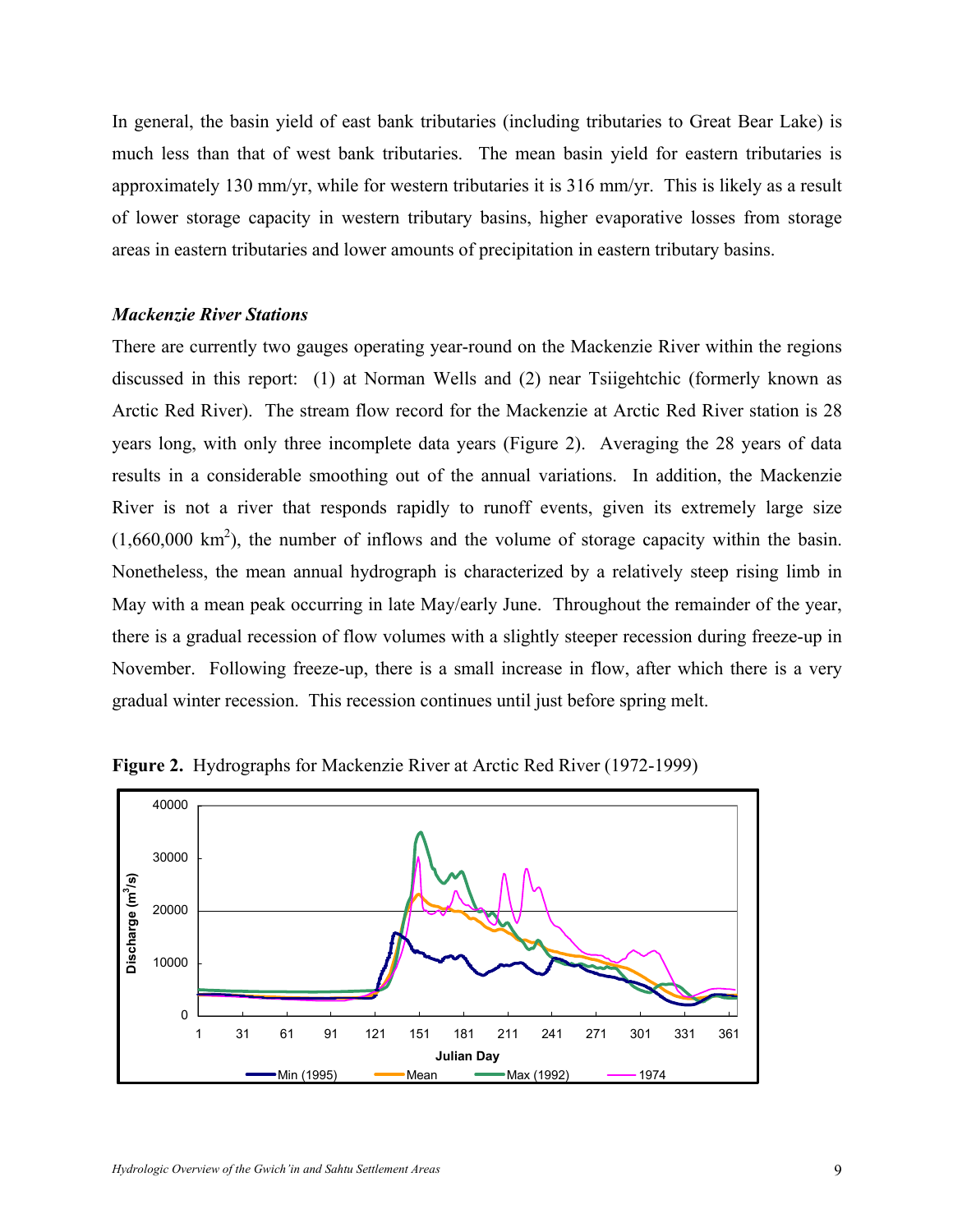The general shape of this mean annual hydrograph is characteristic of a subarctic nival regime (Church, 1974): the lowest production of runoff from drainage basins occurs in late winter, just before spring melt; the largest contribution to annual discharge comes from the melting of the winter snow pack during spring; and a transfer of in-stream water from discharge to ice storage occurs during freeze-up. The freshet (spring thaw) can be very dramatic and contributes to the annual break-up of ice cover on most rivers. The 1974 hydrograph for the Mackenzie River at Arctic Red River (Figure 2) demonstrates that flow can also be influenced by rainfall events (see peaks on Julian Days 209 (July 28), 224 (August 12), 298 (October 25) and 313 (November 9)).

**Photo 1.** Mackenzie River at the Ramparts (Photo: B. Reid, INAC).



## *Eastern Tributary Stations*

In operation since 1961, the gauge on Great Bear River has provided 21 full years of record and 18 partial years. Given its large basin size  $(145,000 \text{ km}^2)$  and the gauge location at the outlet of Great Bear Lake, the mean annual hydrograph for Great Bear River is significantly different than that of other east bank tributary streams analyzed (Figure 3). Great Bear Lake is the largest freshwater lake entirely in Canada. Its drainage basin is characterized by a relatively subdued topography, with substantial storage capacity. In addition, the massive size of the lake provides a significant moderating effect on the river and supplies a steady flow of water throughout the year. Although small short-term fluctuations are evident in the minimum (1979) and maximum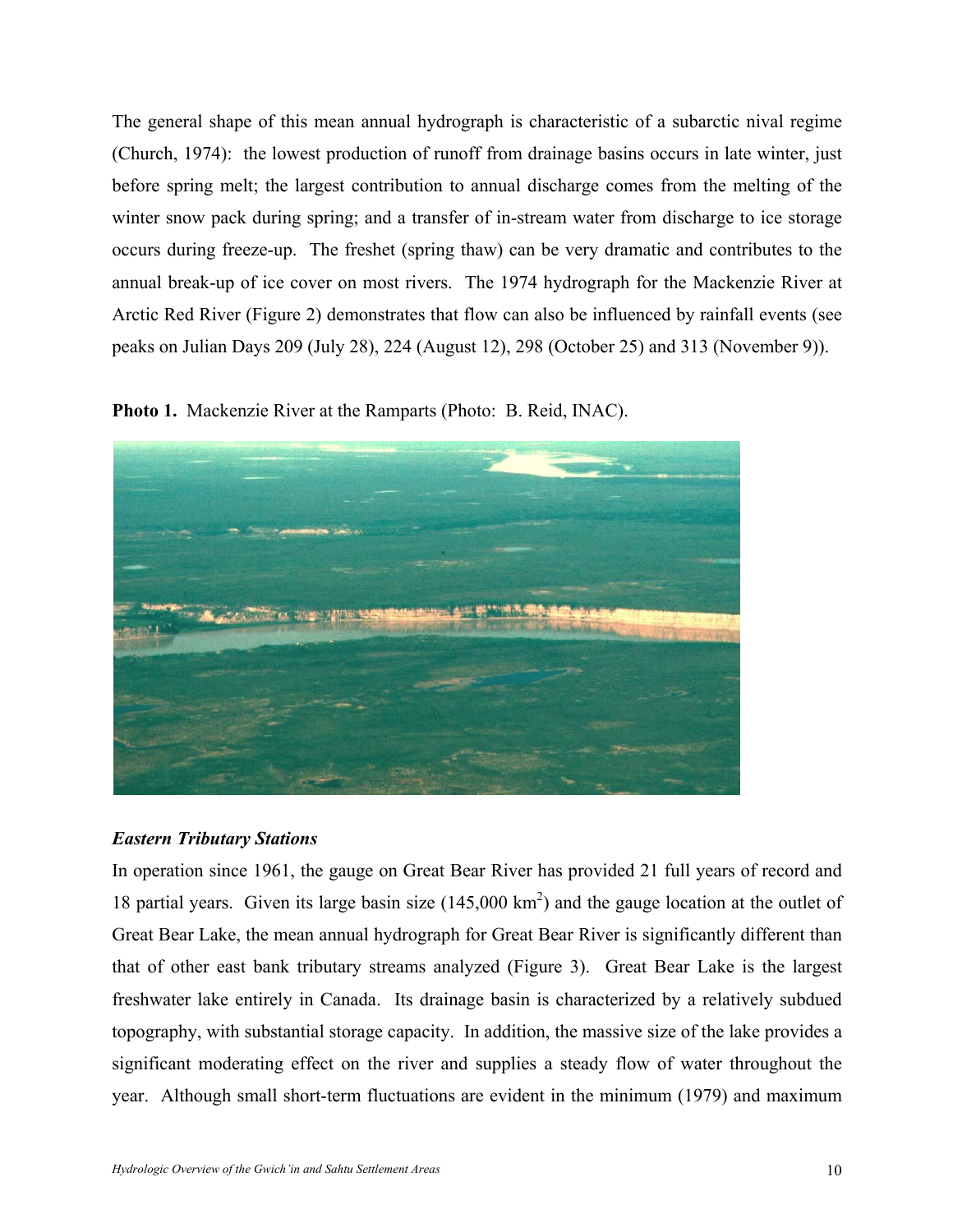(1965) hydrographs, the mean annual hydrograph is characterized by a gentle rising limb that peaks approximately mid-August, before slowly falling until late the following April.



**Figure 3.** Hydrographs for Great Bear River at outlet of Great Bear Lake (1961-1999)

In contrast to Great Bear River, Big Smith Creek is responsive to spring freshet and rainfall events, as evidenced by the sharp peaks of its annual hydrographs (Figure 4). The upper portion of the basin east of the Franklin Mountains is characterized by areas with thermokarst lakes, while west of the mountains, the channel flows through a gorge and drops over several ledges. The mean annual hydrograph, composed of 20 full years of data and two partial years, indicates that although spring snow melt is the primary source of water to the stream, it is also somewhat affected by rain events in late summer/early fall. In some years, as highlighted by the 1988 hydrograph, the annual peak occurs as a result of a rainfall event.



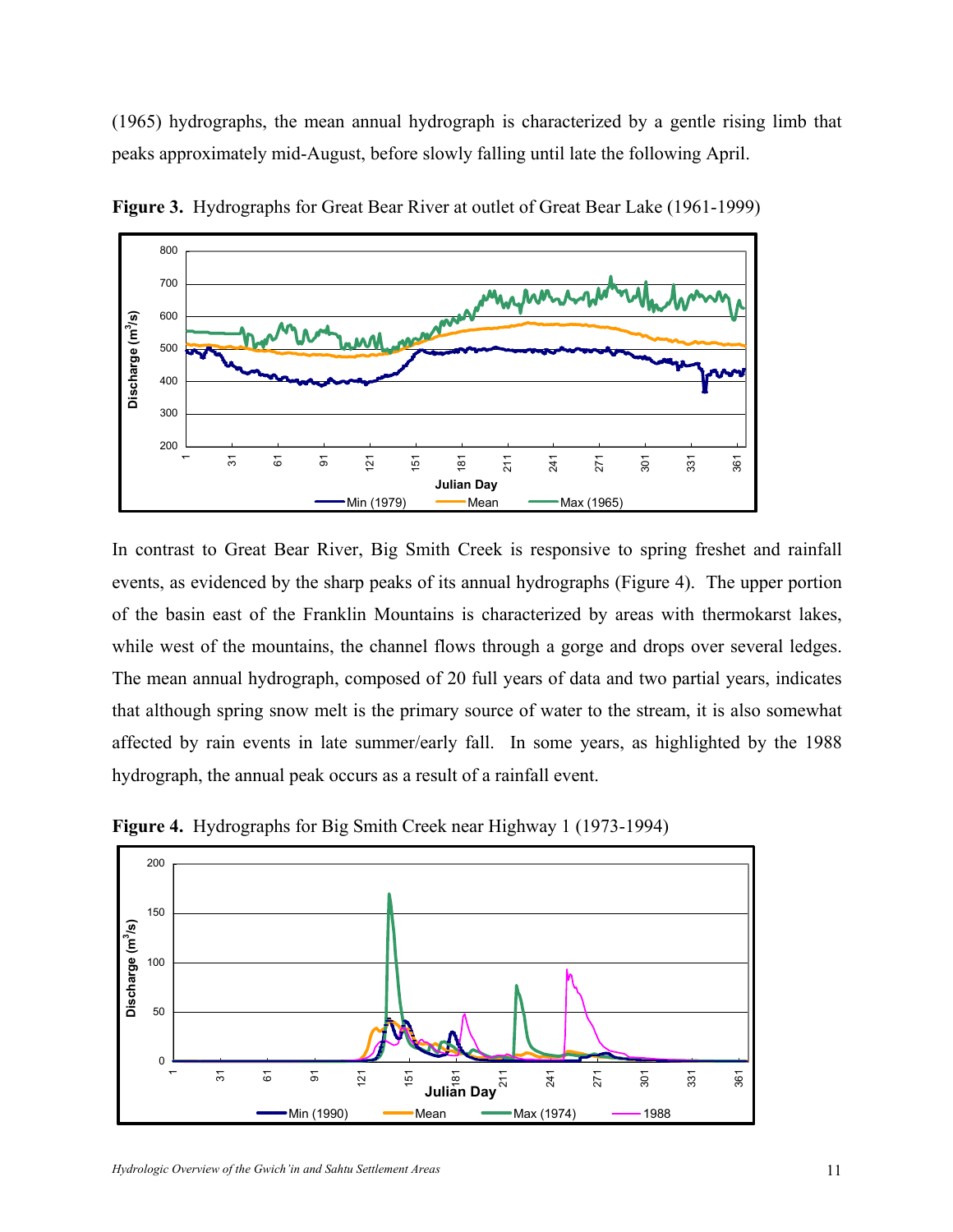Rengleng River has 19 full years of record and eight partial years (Figure 5). The upper section of the basin is flat with poor drainage, while in the lower end, the channel meanders through relatively deep valley areas. The mean annual hydrograph has a steep rising limb, while the falling limb is only slightly less steep, indicating that the river is responsive to runoff but has limited storage capacity to sustain elevated flow volumes. According to the mean annual hydrograph, the river is not regularly affected by precipitation events later in the season, however the 1976 hydrograph demonstrates that if the appropriate conditions are in place, annual peak flow can occur late in the summer.



**Figure 5.** Hydrographs for Rengleng River below Highway 8 (1973-1999)

**Photo 2.** Typical drainage east of Mackenzie River, near Little Chicago (Photo: B. Reid, INAC).

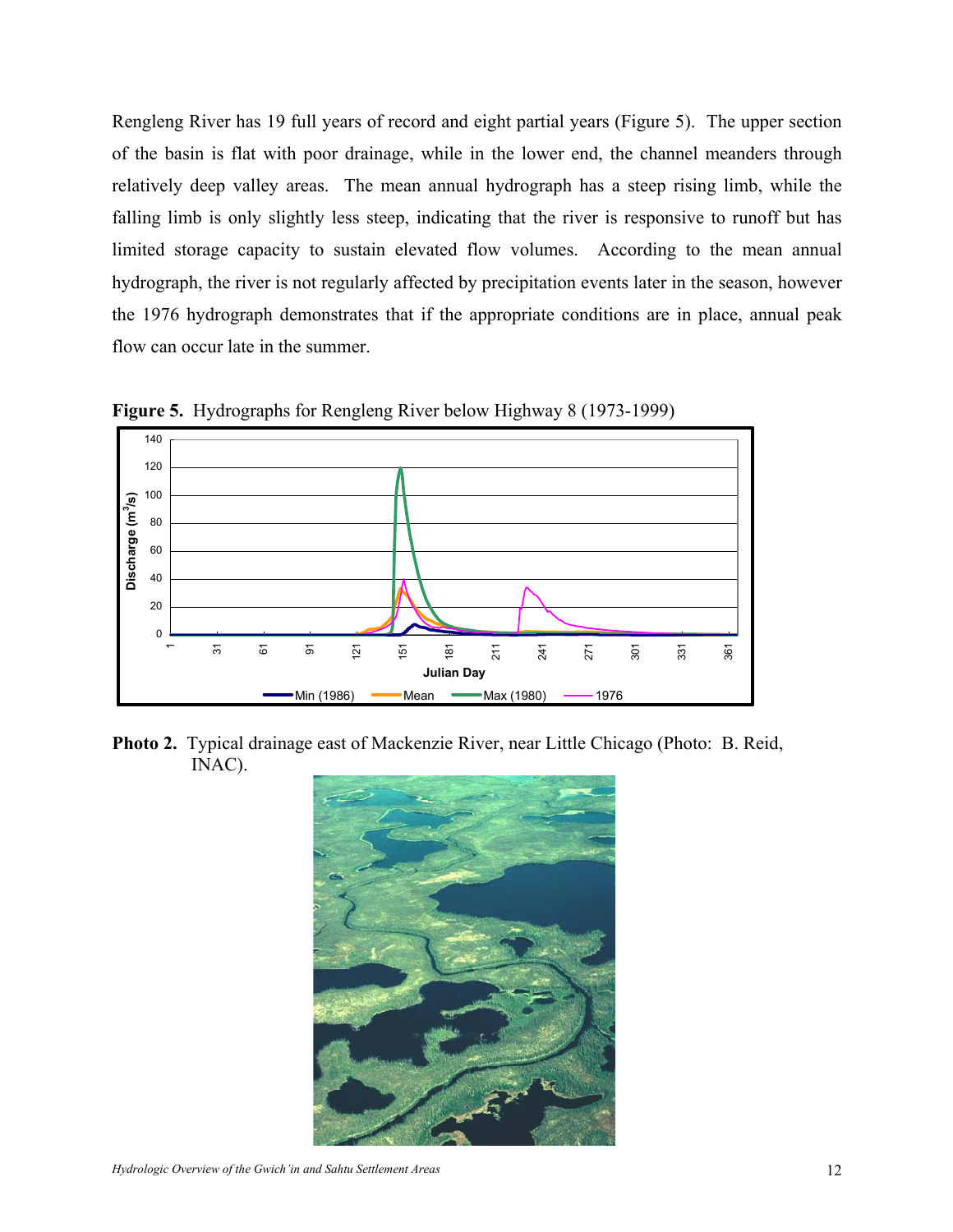#### Great Bear Lake Tributary Stations

The Camsell River has one of the longest data records in the north, with 35 full and three partial years. The river roughly marks the transition from Taiga Shield to the east and Taiga Plains to the west. Like Great Bear River, its mean annual hydrograph is very similar in appearance to that of individual year hydrographs (Figure 6). The primary reason for this is that the gauge is located at the outlet of a series of upstream lakes. The large amount of storage upstream and the size of the basin  $(31,100 \text{ km}^2)$  serve to attenuate flows year-round, resulting in gently sloping, consistent hydrographs from one year to the next. The majority of precipitation events do not have sufficient impact on flow to be visible on annual hydrographs.



**Figure 6.** Hydrographs for Camsell River at outlet of Clut Lake (1933-1934, 1963-1999)

**Photo 3.** Clut Lake near outlet (Photo: S.A. Kokelj, INAC)

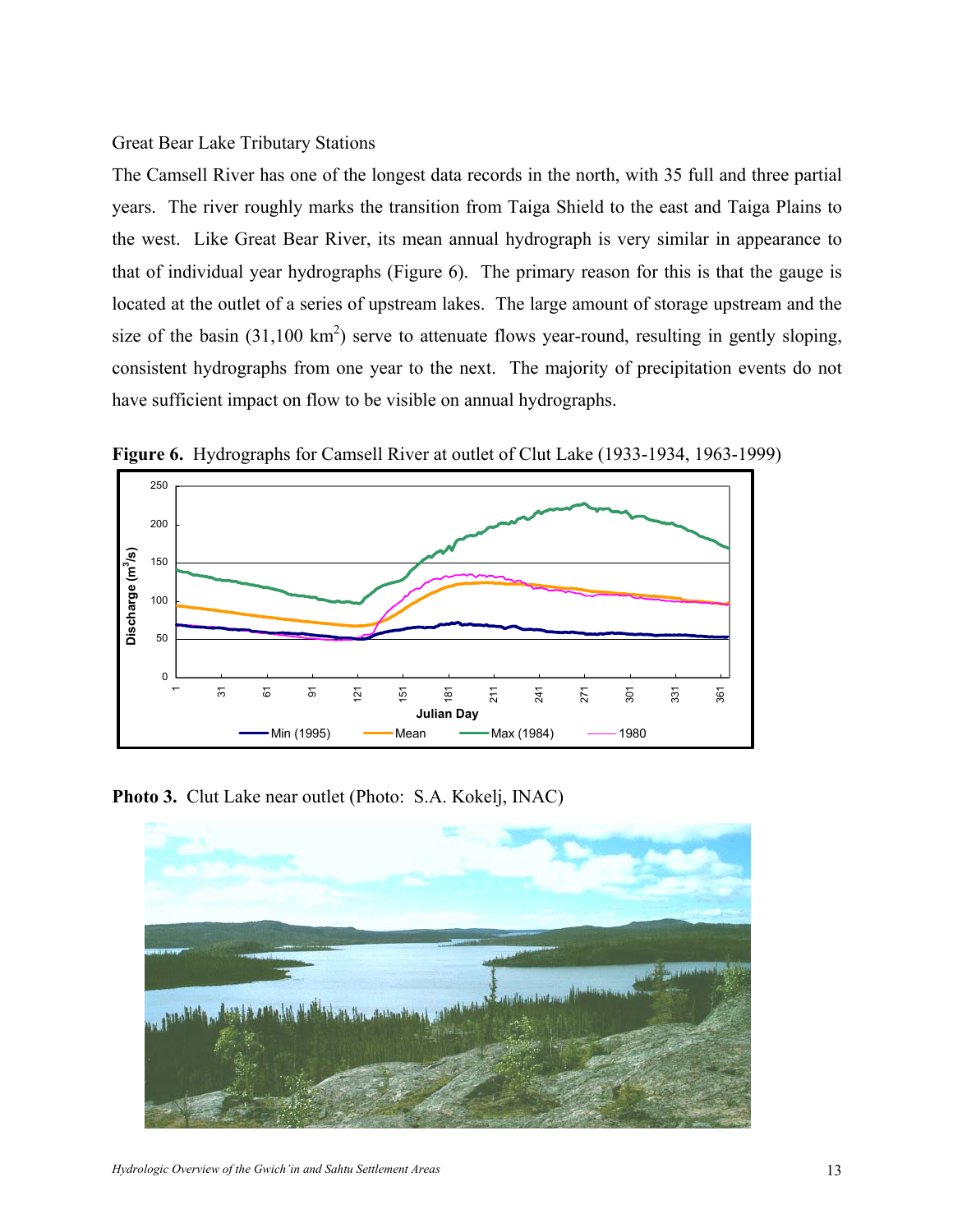The Johnny Hoe River also flows north into Great Bear Lake and its  $17,300 \text{ km}^2$  drainage basin is distributed between the Deh Cho, North Slave and Sahtu regions, all within the Taiga Plains. There are 20 full years and four partial years of data for this river (Figure 7). Unlike the Camsell River, however, flow of Johnny Hoe River is not regulated by large lakes. Like most other northern rivers, its flow regime is dominated by spring runoff, followed by a relatively rapid recession toward low flow volumes. There are, however, years when peaks occur much later in the season as a result of precipitation events (e.g., 1988).



**Figure 7.** Hydrographs for Johnny Hoe River above Lac Ste. Therese (1969-1992)

## *Western Tributary Stations*

In general, tributary streams draining areas to the west of the Mackenzie River are more likely than eastern tributaries to have flow peaks resulting from rain events. Given that the timing of these events is scattered over several months as opposed to the single release of water during the spring, these peaks are not necessarily visible on mean annual hydrographs. They become evident when single year hydrographs are examined.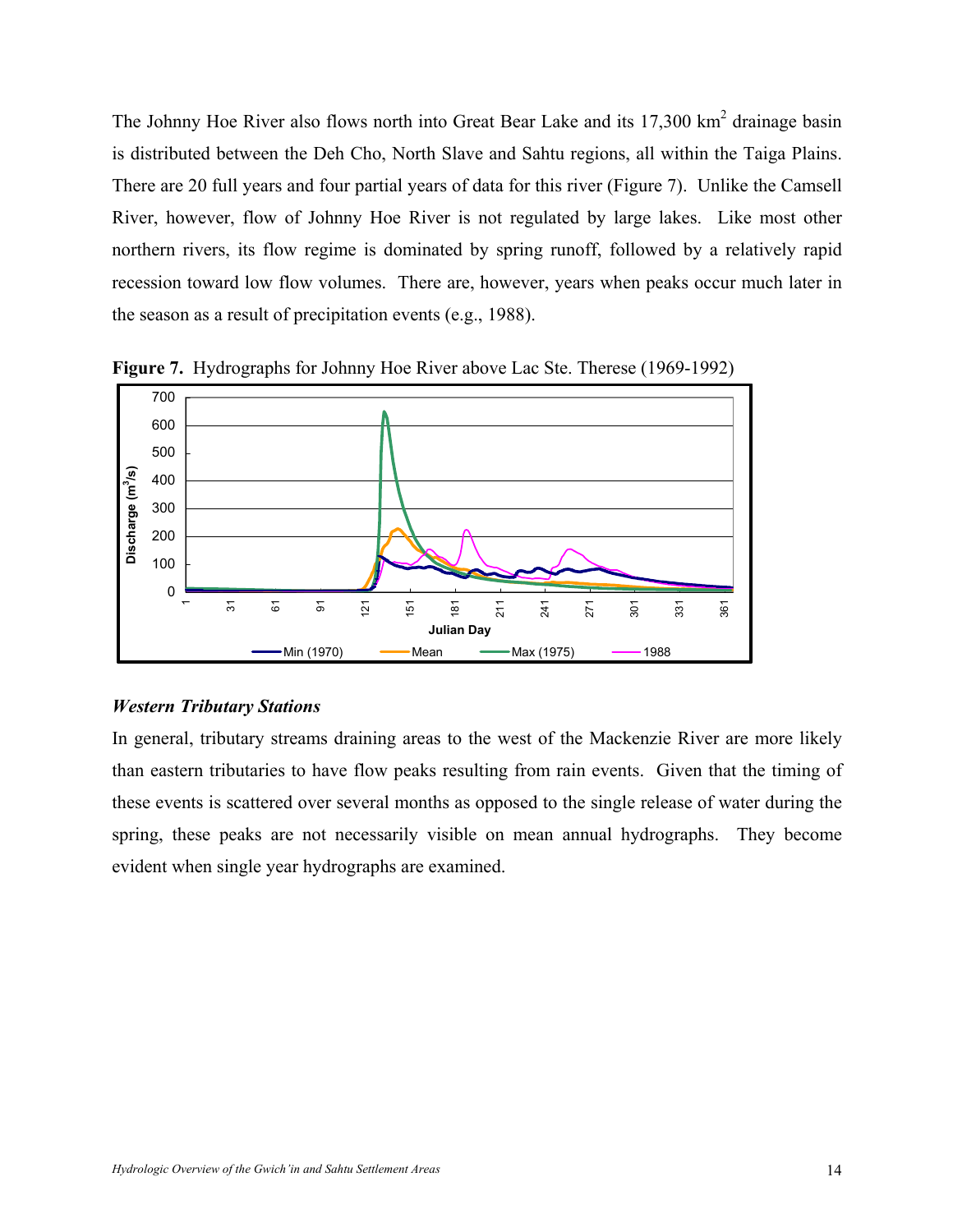**Photo 4.** Keele River (Photo: A. Gibson, Sahtu Land and Water Board).



The shape of the mean annual hydrograph for the Mountain River indicates that during the 17 full years of record, peak flows are distributed over the period between June and August (Figure 8). Although the maximum peak recorded occurred during spring freshet (1993), the hydrograph for 1982 demonstrates that peak flow can also occur in mid-August. Both of these years are characterized by a series of smaller peaks and recessions. This is primarily due to the lack of storage capacity in mountain basins and steep bedrock topography, resulting in a responsive stream with water levels that fluctuate regularly with precipitation events.



**Figure 8.** Hydrographs for Mountain River below Cambrian Creek (1978-1994)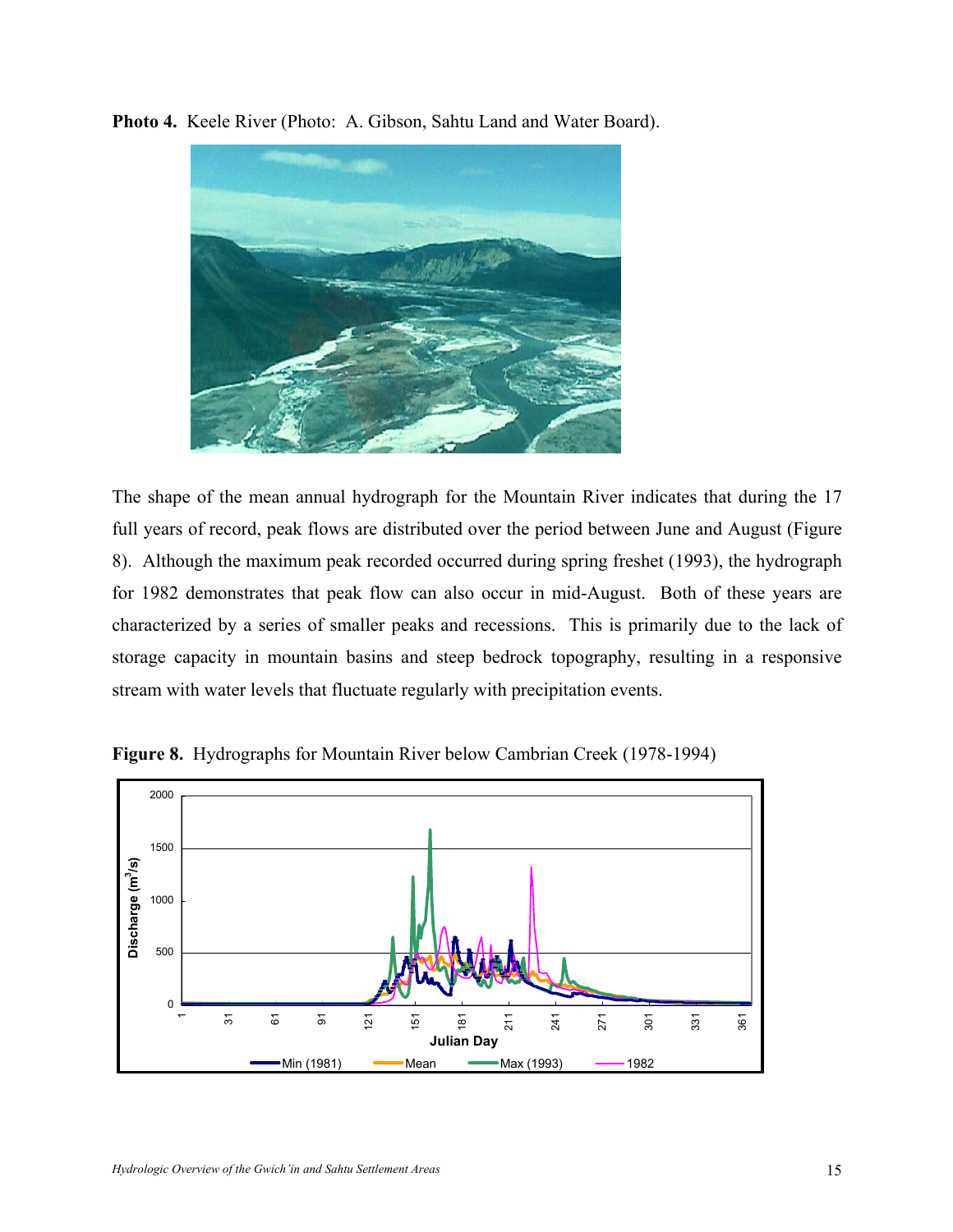The Peel River drains a basin area of  $70,600 \text{ km}^2$ , the majority of which is located in the Yukon Territory. The headwaters of most tributary streams lie within the Taiga Cordillera, and as a result, are very responsive to spring melt and rain events. The Peel River cuts through the Peel Plateau before reaching the Mackenzie Delta, north of Fort McPherson. During spring flood, flow of the lower Peel River can be reversed as a result of backwater flooding from the Mackenzie River. As a result, flow is diverted through Husky Channel to the west.

The mean annual hydrograph, composed of 22 full and eight partial years of record, indicates that annual peak flow occurs during spring freshet (Figure 9). Similar to the Mountain River, the river also responds to rain events later in the season, as evidenced by the slight increase of the mean annual hydrograph in August and the second peak in the 1986 hydrograph. The steepness of the hydrographs reflects the mountainous nature and lack of storage of the upper basin.



**Figure 9.** Hydrographs for Peel River above Fort McPherson (1969-1999)

Although its basin is smaller (18,600 km<sup>2</sup>), the regime of the Arctic Red River is very similar to that of the Peel River (Figure 10). The river's headwaters lie within the Mackenzie Mountains and attain the second highest altitudes of a river basin north of 60°. The presence of numerous silt bars in its lower reaches are an indication of the river's heavy sediment load. Arctic Red River is the last tributary to the Mackenzie River before it branches out to the Delta area. Like the Peel River, the mean annual hydrograph, composed of 21 full and 11 partial years of record,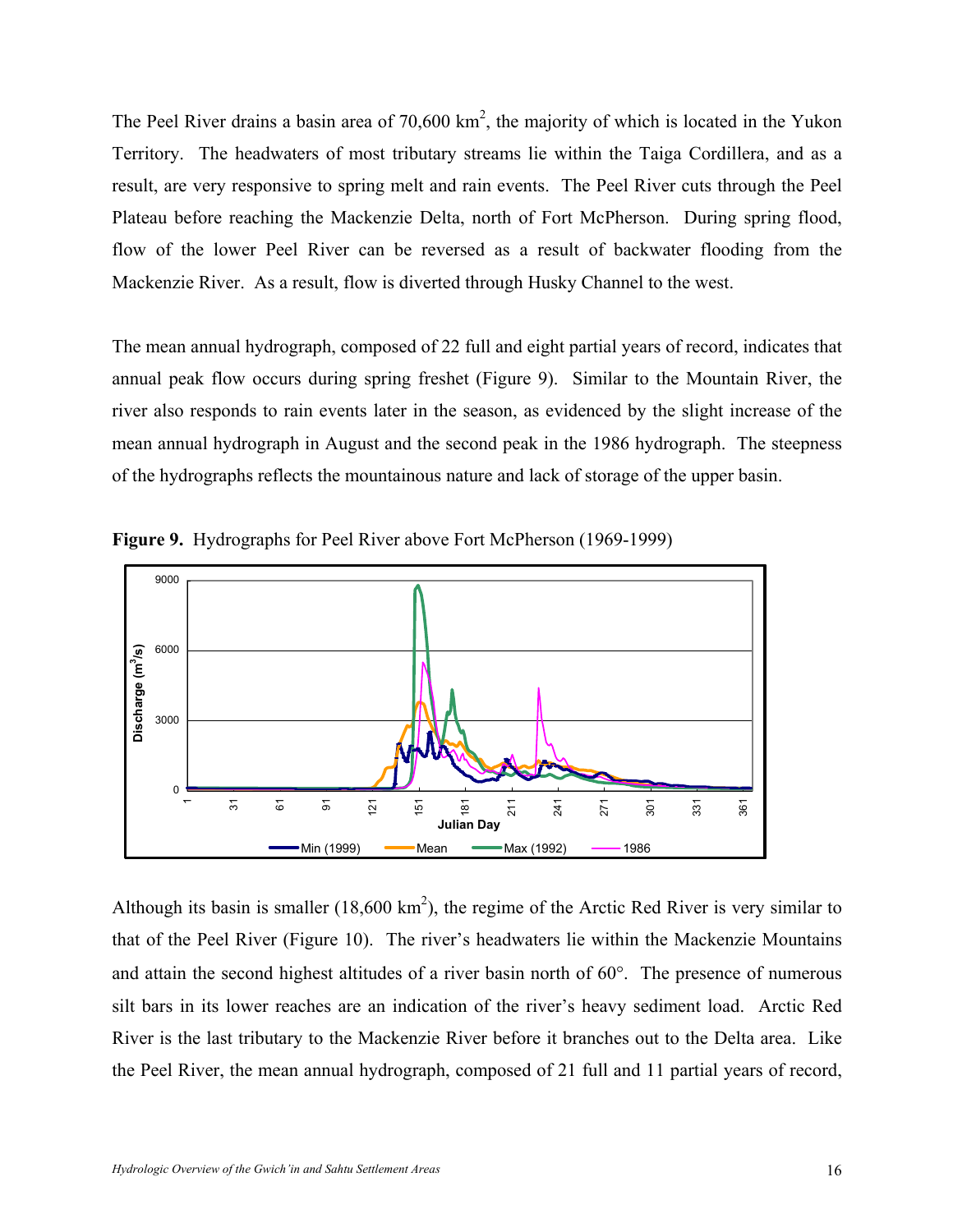shows a peak during spring freshet, while individual year hydrographs highlight peaks later in the summer, generally as a result of rain events.



**Figure 10.** Hydrographs for Arctic Red River near the mouth (1968-1999)

### **Frequency Analyses of Extremes**

Management of water resources often requires a frequency analysis of extreme hydrological events. The accuracy of such an analysis increases with the length of the data record, and the accepted guideline for effective analysis is a minimum of 30 years of flow data from a gauged station. Operating periods of the stations examined in this report vary considerably, from seven to 41 years (Table 1), reflecting changes in the cost of logistics, priorities and budgets over the years. Given that so few stations provide 30 or more years of flow data, the minimum acceptable time line for the purposes of frequency analysis was lowered to 20 years. Only years with a complete data record during the break-up and subsequent open water period were used in the frequency analysis to be certain that the maximum annual flow was recorded. The analysis has been applied to 12 station data sets (Table 3).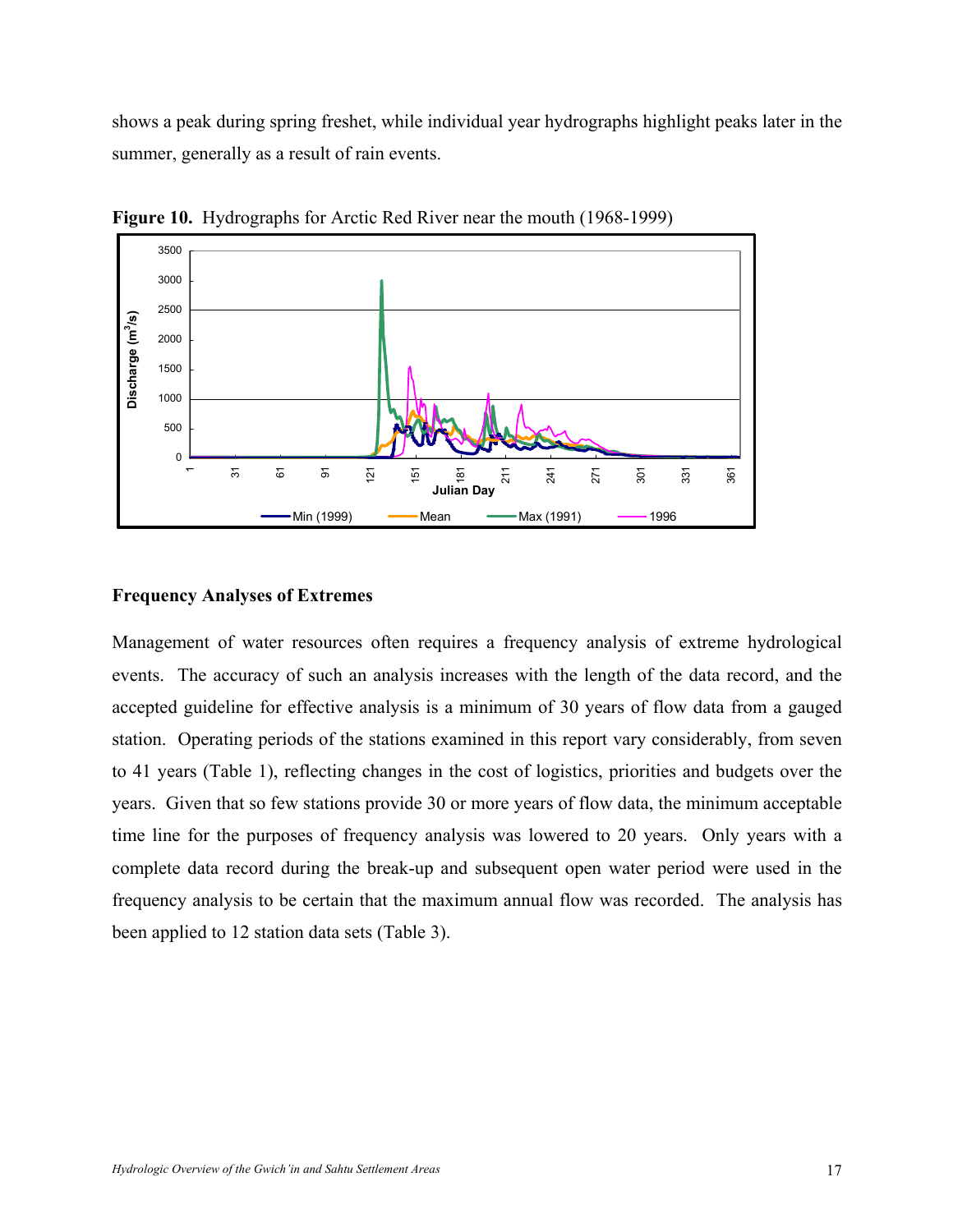| <b>Station description</b>                          | <b>Basin yield</b><br>(mm/yr) | Number of<br>high-flow<br>data years | 10-year<br>high flow<br>$(m^3/s)$ | 25-year<br>high flow<br>$(m^3/s)$ | 100-year<br>high flow<br>$(m^3/s)$ | <b>Maximum</b><br>daily flow<br>recorded<br>$(m^3/s)$ |
|-----------------------------------------------------|-------------------------------|--------------------------------------|-----------------------------------|-----------------------------------|------------------------------------|-------------------------------------------------------|
| Redstone River 63 km<br>above the mouth             | 359                           | 21                                   | 2738                              | 3321                              | 4142                               | 3750<br>1991/07/28                                    |
| Big Smith Creek near<br>Highway 1                   | 192                           | 21                                   | 143                               | 159                               | 179                                | 170 E<br>1974/05/18                                   |
| Camsell River at<br>outlet of Clut Lake             | 99                            | 37                                   | 180                               | 201                               | 228                                | 228<br>1984/09/26                                     |
| Johnny Hoe River<br>above Lac Ste.<br>Therese       | 74                            | 20                                   | 523                               | 596                               | 688                                | 650 B<br>1975/05/13                                   |
| Great Bear River at<br>outlet of Great Bear<br>Lake | 115                           | 32                                   | 712                               | 773                               | 861                                | 852<br>1962/08/12                                     |
| Mackenzie River at<br>Norman Wells                  | 172                           | 32                                   | 29175                             | 30698                             | 32410                              | 33300<br>1988/07/04                                   |
| Carcajou River below<br><b>Imperial River</b>       | 298                           | 20                                   | 1296                              | 1576                              | 1980                               | 1930<br>1990/06/25                                    |
| Arctic Red River near<br>the mouth                  | 268                           | 24                                   | 2208                              | 2634                              | 3248                               | 3000 B<br>1991/05/08                                  |
| Rengleng River below<br>Highway 8                   | 66                            | 24                                   | 75                                | 97                                | 130                                | 120 E<br>1980/05/29                                   |
| Caribou Creek above<br>Highway 8                    | 85                            | 25                                   | 50                                | 61                                | 76                                 | 65 B<br>1980/05/26                                    |
| Mackenzie River at<br>Arctic Red River              | 170                           | 27                                   | 32749                             | 33715                             | 34625                              | 35000 B<br>1992/05/31                                 |
| Peel River above Fort<br>McPherson                  | 302                           | 24                                   | 7339                              | 8013                              | 8841                               | 8800 B<br>1992/05/29                                  |

**Table 3.** Results of frequency analyses using Pearson Theoretical Distribution (stations with ≥ 20 years of data)

B – backwater E - estimated

Extremes of high flow (flood) events can have significant impact on ecosystem and human activities. Historical records of annual extremes can be used to predict the likelihood or probability of similar events by the technique of frequency analysis. The probability of a given flow magnitude is expressed as a return period, which is the time interval in which a given flow magnitude should be exceeded one time. Given that the length of data records is relatively brief, a theoretical distribution was used to calculate flood probabilities. Theoretical distribution techniques use the mean, standard deviation and skewness of the observed annual maximum flow to evaluate the return period of annual maximum flows. The theoretical distribution and the 90%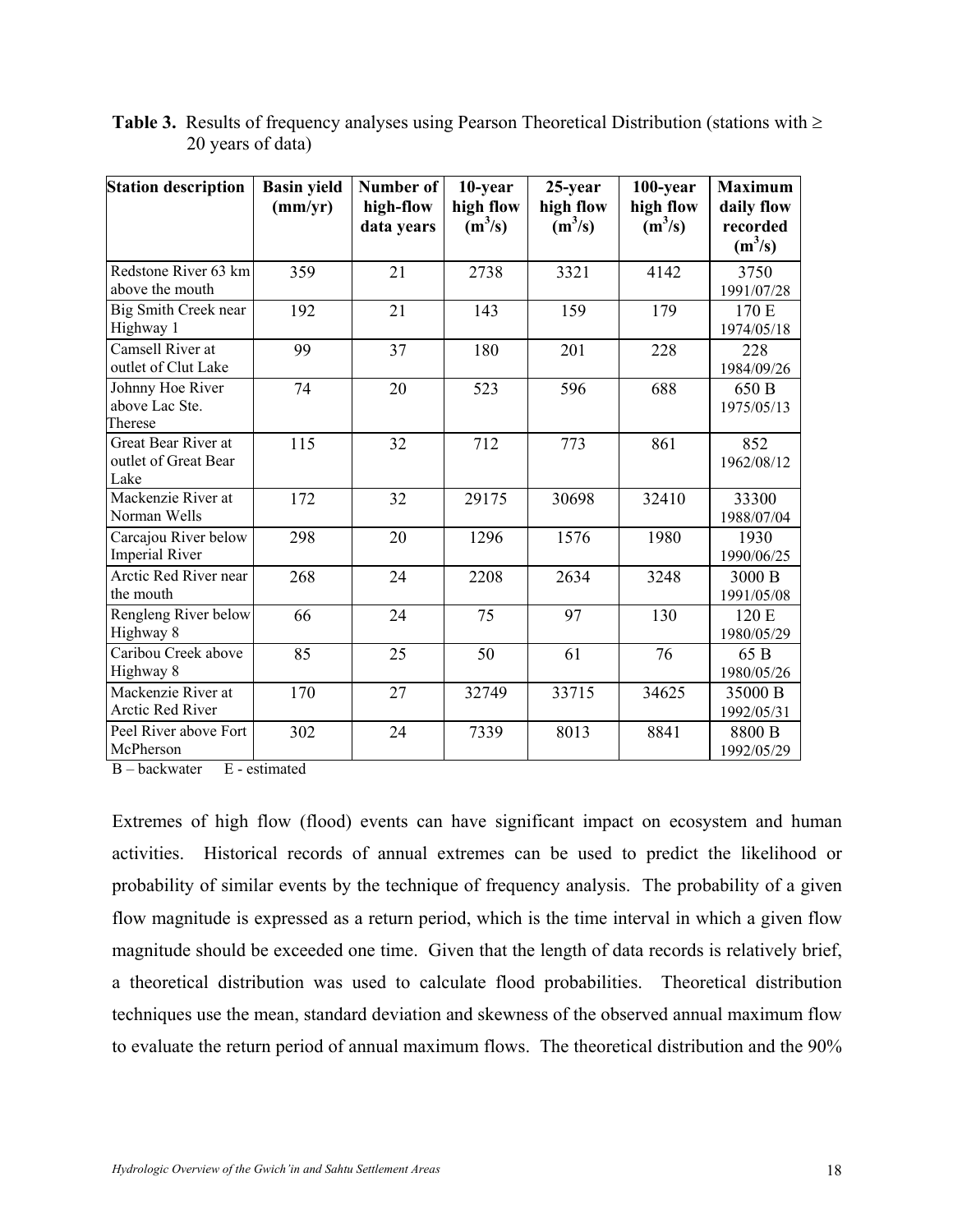confidence limits were calculated using the Pearson theoretical distribution, widely used in hydrology as a statistical model to describe extreme events (Chow, 1964; Maidment, 1993).

Though estimates of return period can be useful in planning activities and developments near streams, one limitation in the application of the technique is worth noting - the magnitudes of the annual extremes and their corresponding return periods generally follow a characteristic distribution for each stream, but two events of equal magnitude with a given return period can and do occur within less time than expected.

In general, the Pearson Theoretical Distribution fits the distribution of observed values better near the small and medium-sized observed flows than at high flows (Figures 11 and 12, Appendix B). The maximum recorded flow (in years with a complete record) at 11 of the 12 stations analyzed falls substantially above the Pearson theoretical distribution. As a result, the highest daily flow ever recorded at several stations is close to or greater than the predicted 100 year high flow (Table 3). Although, in theory, this is not impossible, it is highly unlikely, given the short length of the station records. For example, at Rengleng River, the theoretical distribution predicts a return period of approximately 70 years for a flow magnitude of 120 m<sup>3</sup>/s, whereas it was observed within the 24-year data set (Figure 11). As more data are received, the fit between observed data and theoretical distribution should improve. Although two observed



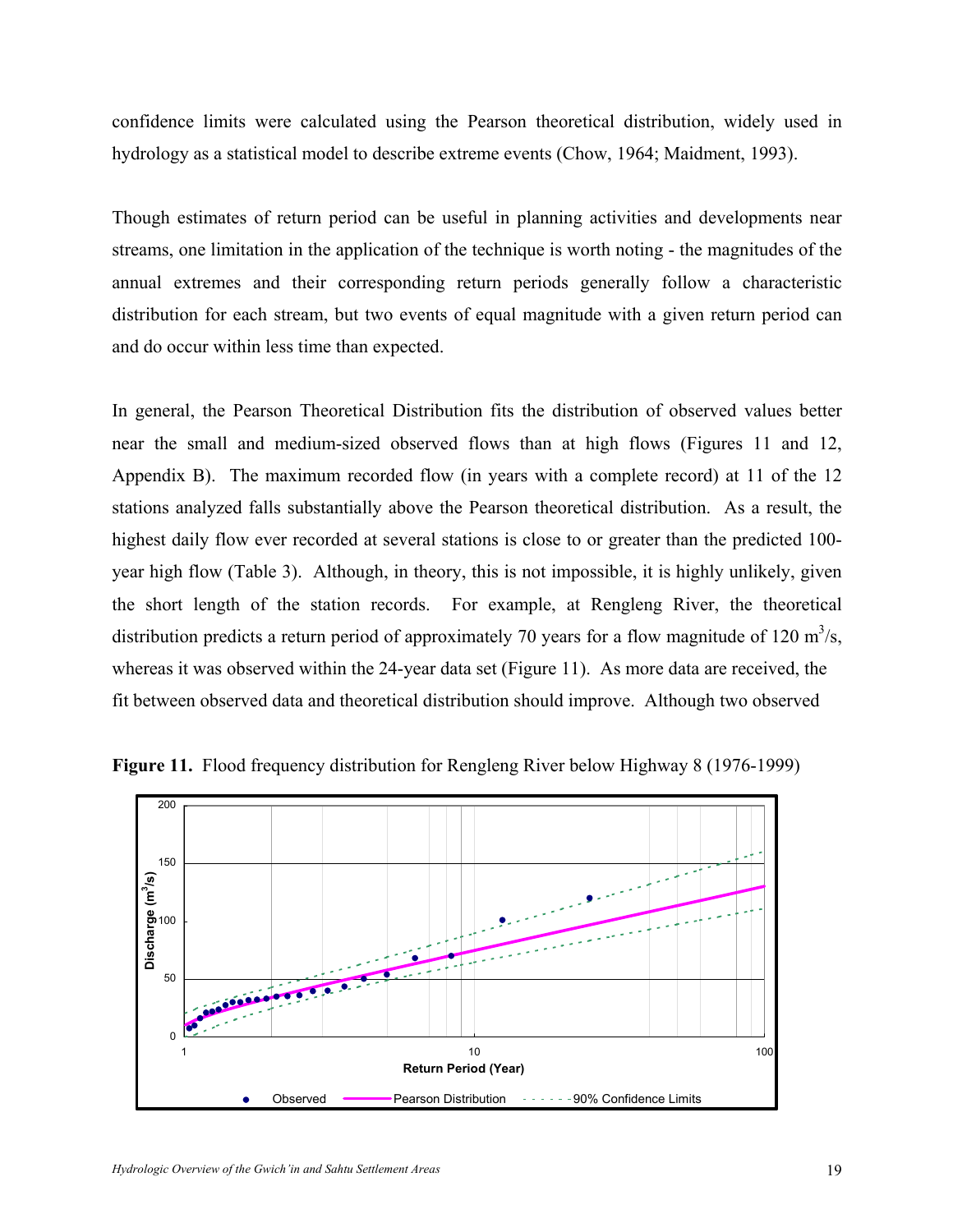discharge values fall just outside of the 90% confidence limits between the three to four year return period, the 37-year data set for the Camsell River provides a good fit between theoretical and observed return frequency values (Figure 12).



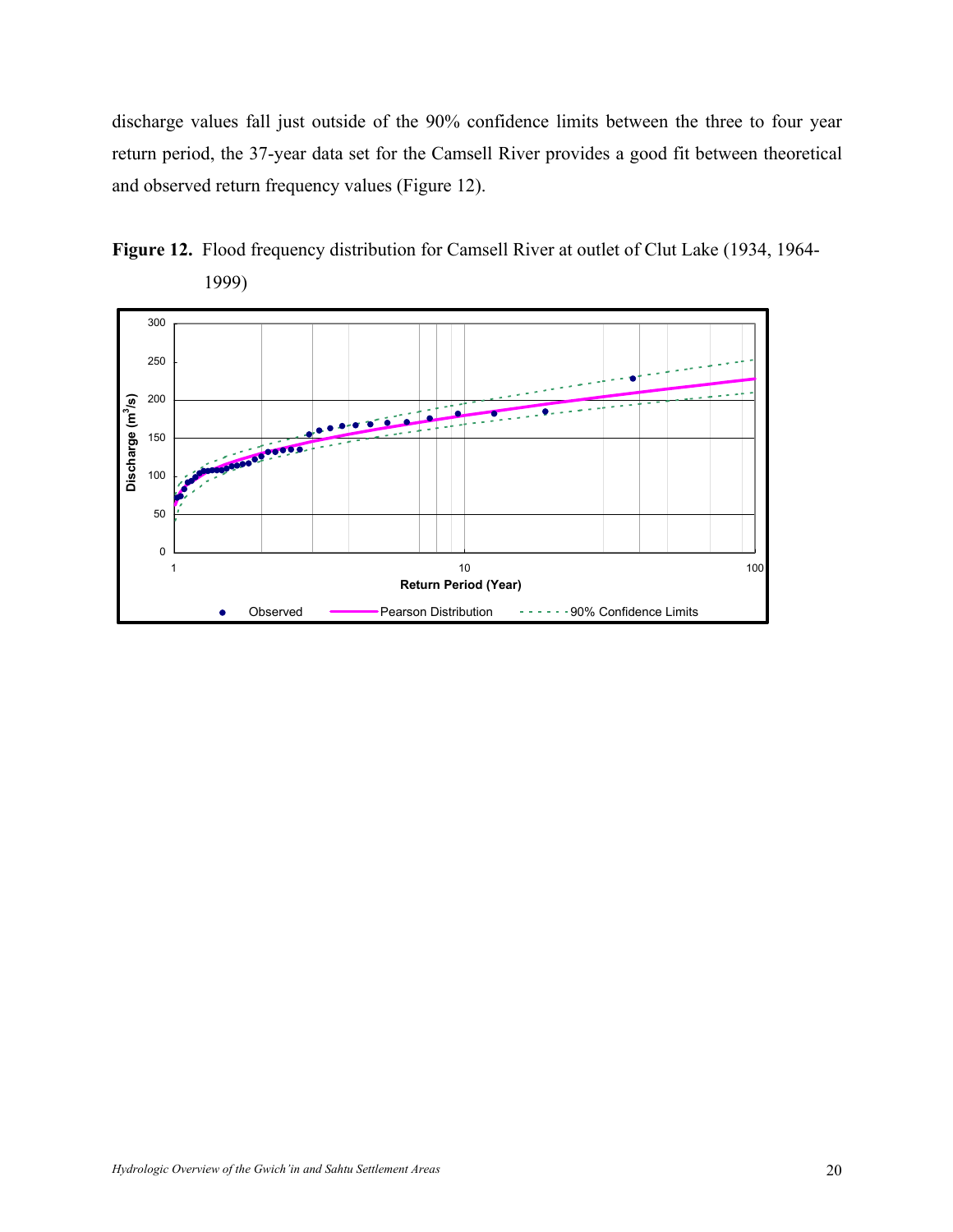## **Conclusion**

The information in this report is based on data recorded at 30 hydrometric stations located across the Gwich'in and Sahtu Settlement Areas. The operating period of the gauges ranges from seven to 59 years. Both of the regions feature a diverse landscape, which helps to contribute to a variety of hydrological conditions. The majority of streams, however, are characterized by a nival flow regime. This means that the spring snowmelt is the primary source of water, generally resulting in springtime peak flows. The tributaries flowing from the west of the Mackenzie River, however, are also significantly influenced by precipitation events during the summer months, primarily due to the lack of storage capacity in the mountainous topography. As a result, peak flows may occur over the summer months or into early autumn.

In general, the basin yield of east bank tributaries (including tributaries to Great Bear Lake) is less than half of that of west bank tributaries, likely as a result of lower storage capacity in western tributary basins, higher evaporative losses from storage areas in eastern tributaries and lower amounts of precipitation in eastern tributary basins.

A flood frequency analysis was performed on gauges having a minimum of 20 years of continuous record during break-up and open water conditions. Although overall, the Pearson Theoretical Distribution curve calculated for each stream fits the observed data quite well, it is not as effective at determining the return period of higher flow events. Its performance would improve with an increased period of record.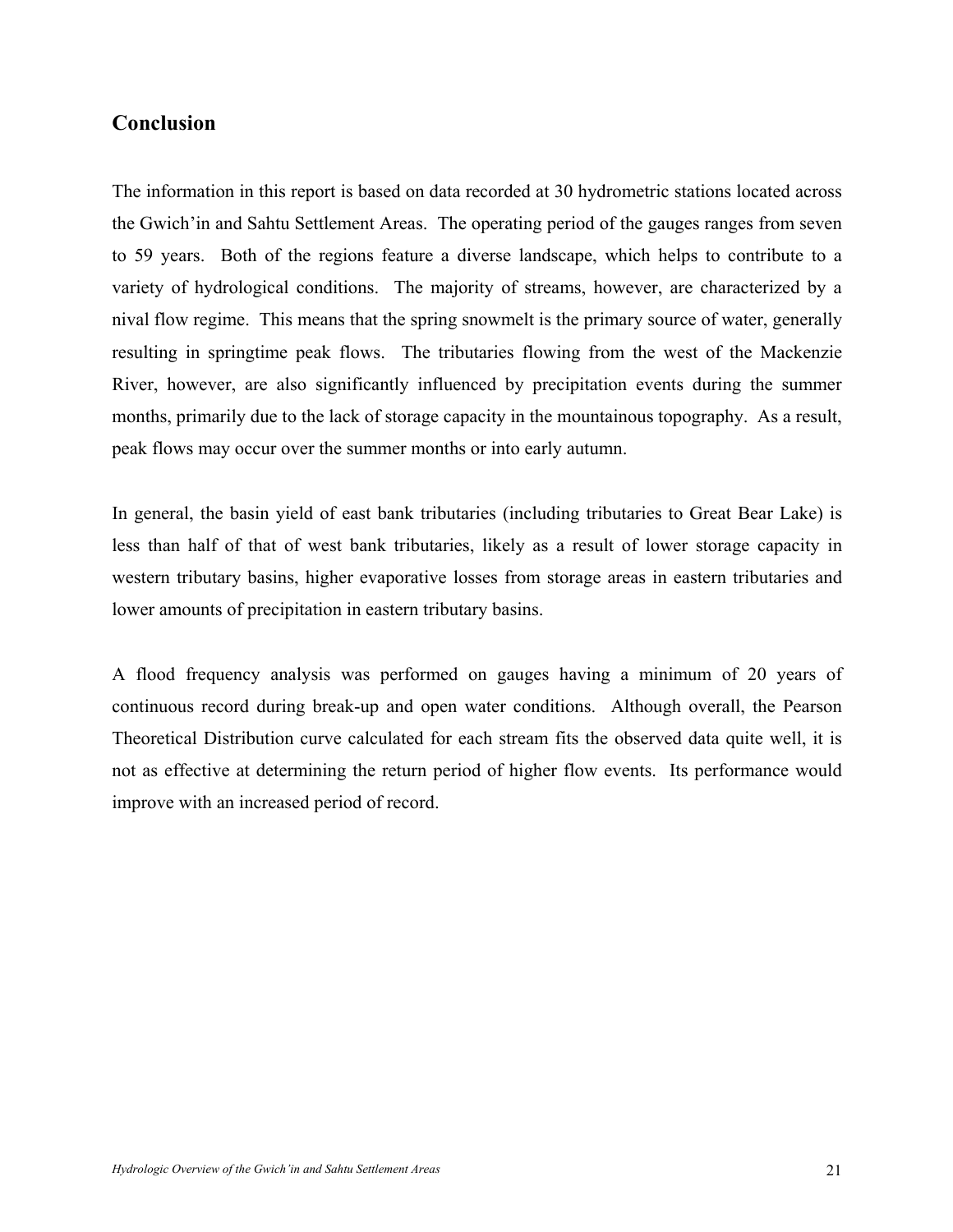## **Acknowledgements**

The author would like to acknowledge the initial work of Martin Lacroix and Jennifer Dougherty in making preparations for this report and of Moise Coulombe-Pontbriand for preparing initial flood frequency analyses for the streams described in this report. Discussions with Bob Reid and Derek Faria were essential for the report's completion. Digital map updates were completed by Denise Bicknell. The assistance of members of Environment Canada's Water Survey Division (Yellowknife) with data clarifications is gratefully acknowledged. Thanks are also extended to Al Gibson and Bob Reid for the use of their photographs.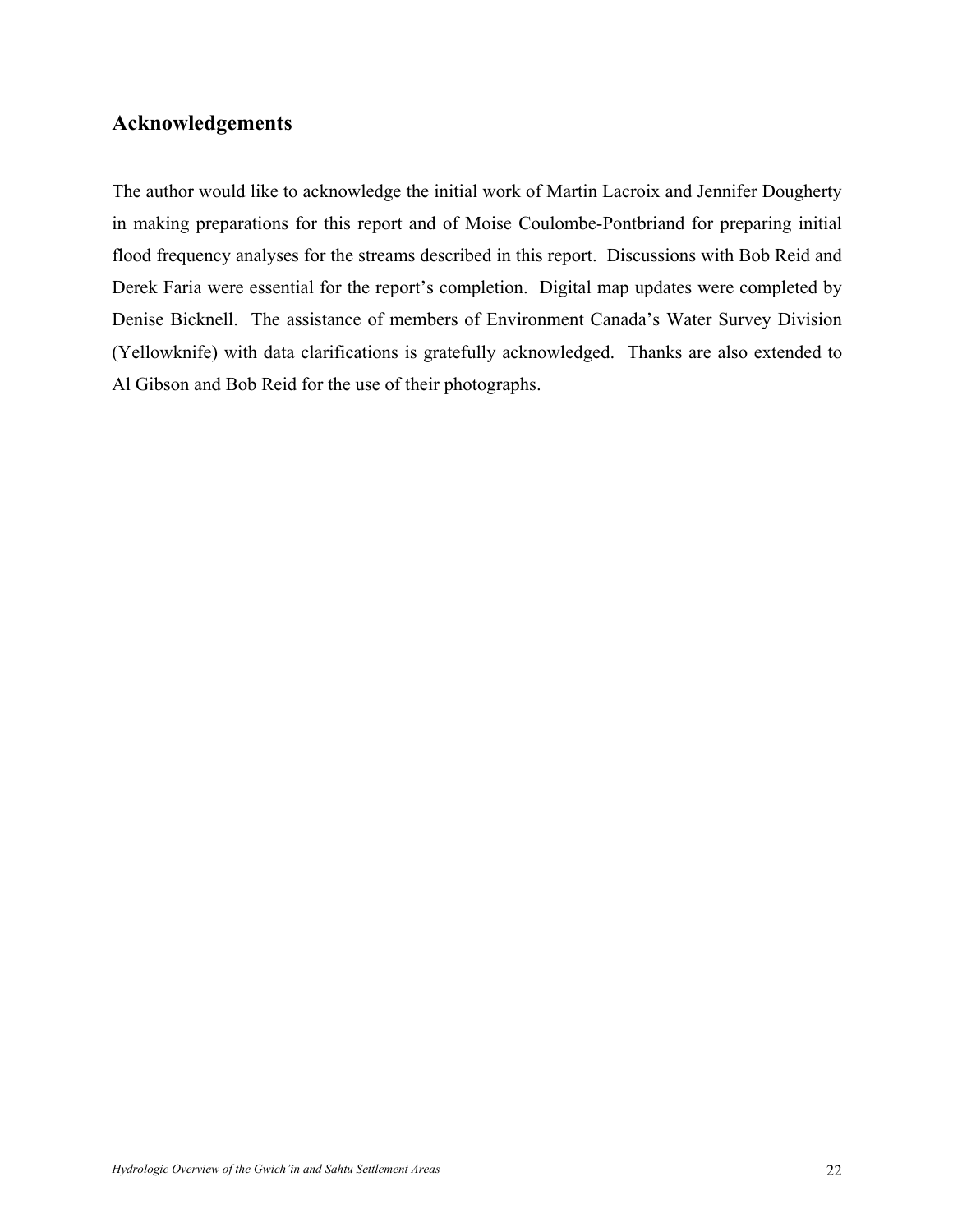## **References**

- **Chow, V.T. (Ed.)** (1964). *Handbook of Applied Hydrology*, McGraw-Hill Book Company, New York.
- **Church, M.** (1971). Reconnaissance of hydrology and fluvial characteristics of rivers in the Mackenzie Valley, Northwest Territories, and in northern Alberta. Prepared for Mackenzie Valley Pipe Line Research Limited, 48 p. + figures.
- **Church, M.** (1974). Hydrology and permafrost with reference to northern North America. *Permafrost Hydrology, Proceedings of Workshop Seminar, Canadian National Committee for International Hydrological Decade*, Ottawa, 7-20.
- **Heginbottom, J.A.** (2000). Permafrost distribution and ground ice in surficial materials. In L.D. Dyke and G.R. Brooks (eds.) *The physical environment of the Mackenzie Valley, Northwest Territories: A base line for the assessment of environmental change*. Geological Survey of Canada Bulletin 547, Natural Resources Canada, 31-39.
- **Environment Canada.** (2001a). *HYDAT*: *surface water and sediment data* (CD-Rom). Water Survey of Canada, Meteorological Service of Canada, Version 99 – 2.00.
- **Indian and Northern Affairs Canada.** (1993). *Sahtu Dene and Metis Comprehensive Land Claim Agreement, Volume 1*. Minister of Public Works and Government Services Canada, Ottawa,  $125$  p. + appendices.
- **Indian and Northern Affairs Canada.** (1992). *Gwich'in Comprehensive Land Claim Agreement, Volume 1*. Ottawa, 122 p. + appendices.
- **Maidment, D.R. (Ed.)** (1993). *Handbook of Hydrology.* McGraw-Hill Book Company, New York.
- **Woo, M-K.** (1986). Permafrost hydrology in North America. *Atmosphere-Ocean*, **24**, 201-234.

#### **Web Pages**

- [Author/Organization. Title of Page. Date of most recent update. Date information accessed. URL.]
- **Environment Canada.** Terrestrial Ecozones of Canada. October 11, 2001(b). May 17, 2001. http://www.ec.gc.ca/soer/ree/English/vignettes/Terrestrial/terr.cfm
- **Environment Canada**. Canadian Climate and Water Information. April 26, 2001(c). May 15, 2001. http://www.msc-smc.ec.gc.ca/climate/index\_e.cfm
- **Gwich'in Renewable Resource Board.** The Gwich'in Settlement Area. June 11, 2001. May 17, 2001. http://grrb.nt.ca/gsa.html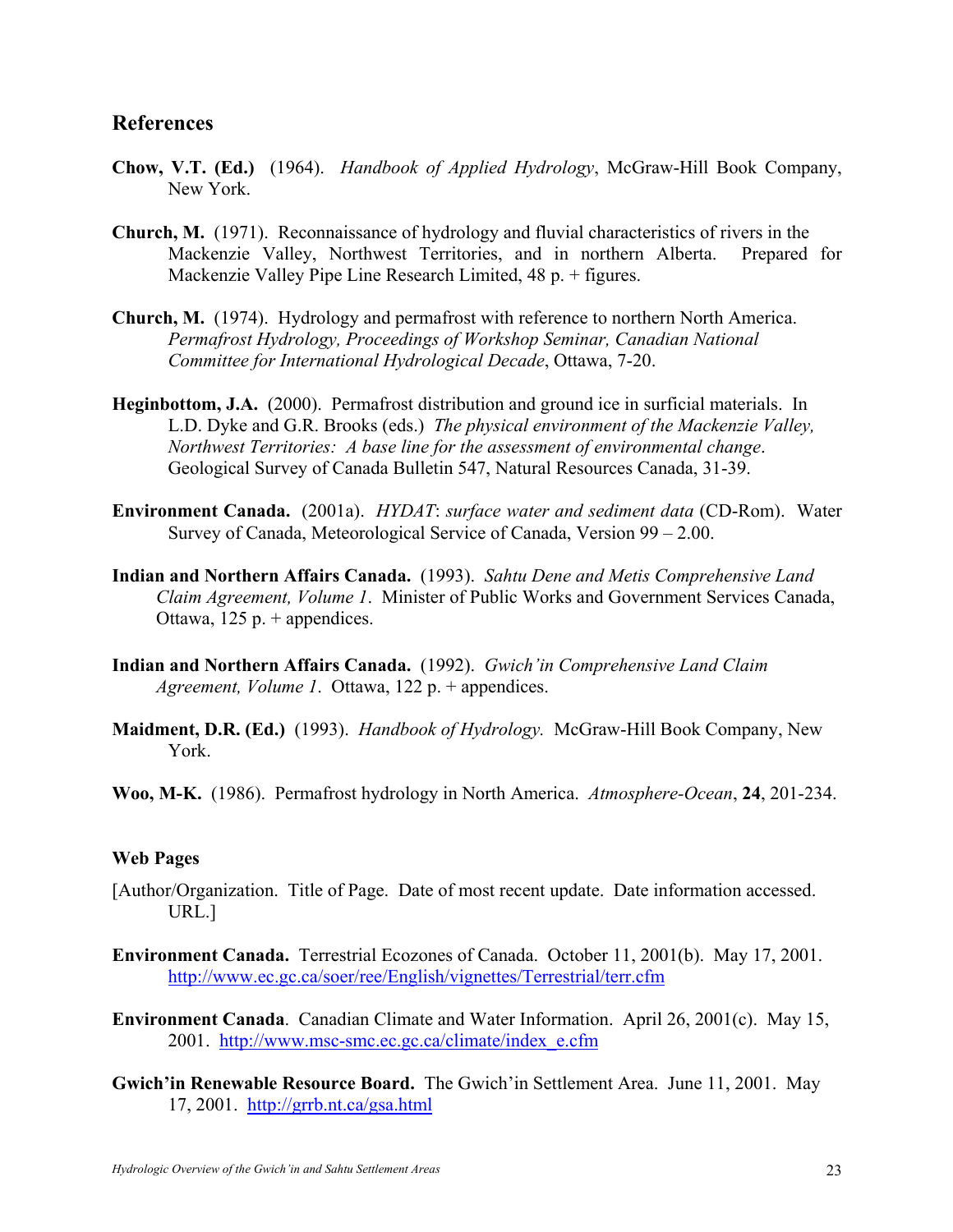- **Krauss, T.W. (1996) Mackenzie GEWEX Study**. Basin information and critical characteristics of the Mackenzie River basin and its energy and water fluxes. May 18, 2001. http://www.msc-smc.ec.gc.ca/GEWEX/background/toc.htm
- **Sahtu Land and Water Board.** Organization Overview. September 11, 2001. May 17, 2001. http://www.slwb.com/pdfs/slwbinfo.pdf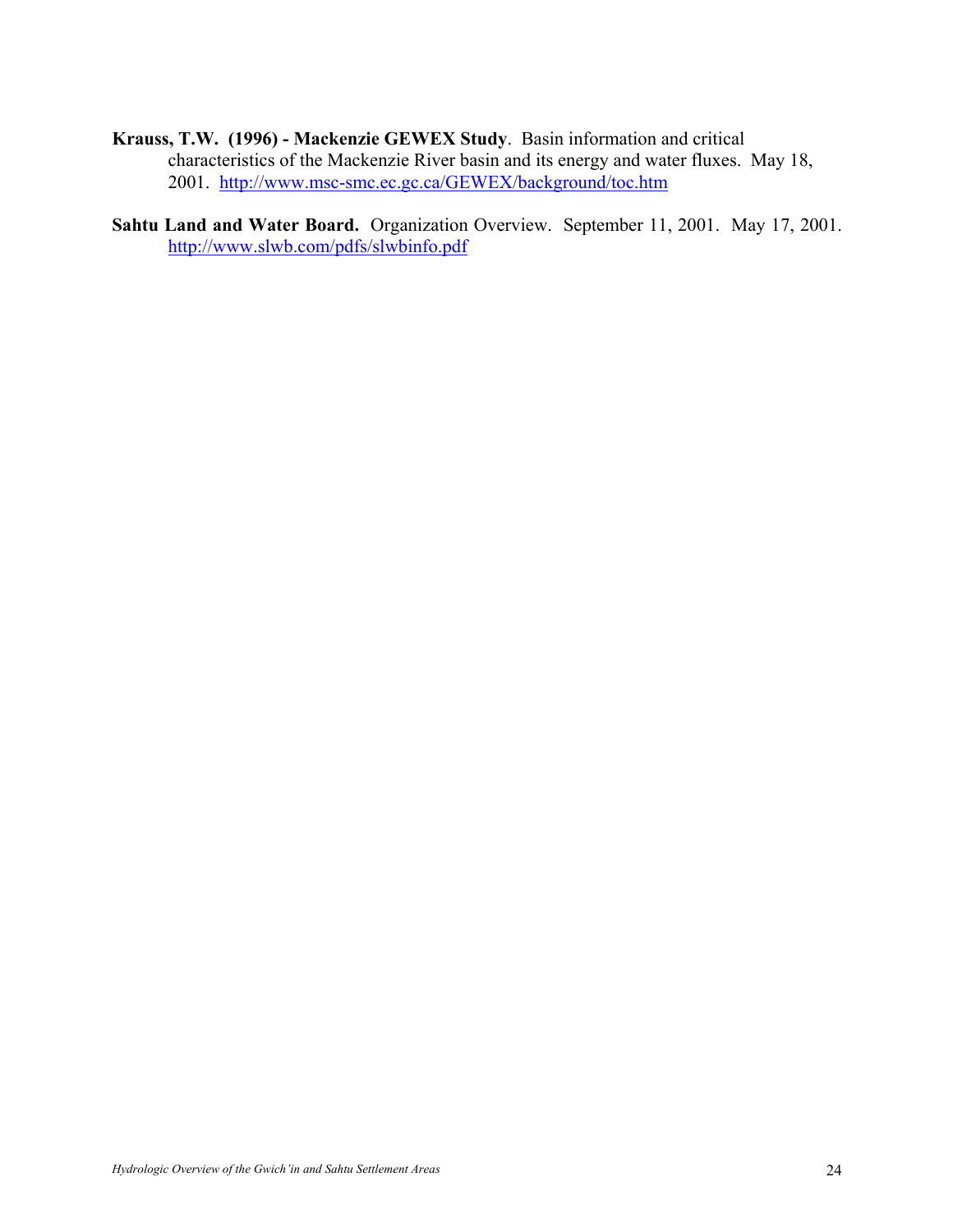

### **Appendix A. Hydrometric Station Hydrographs**



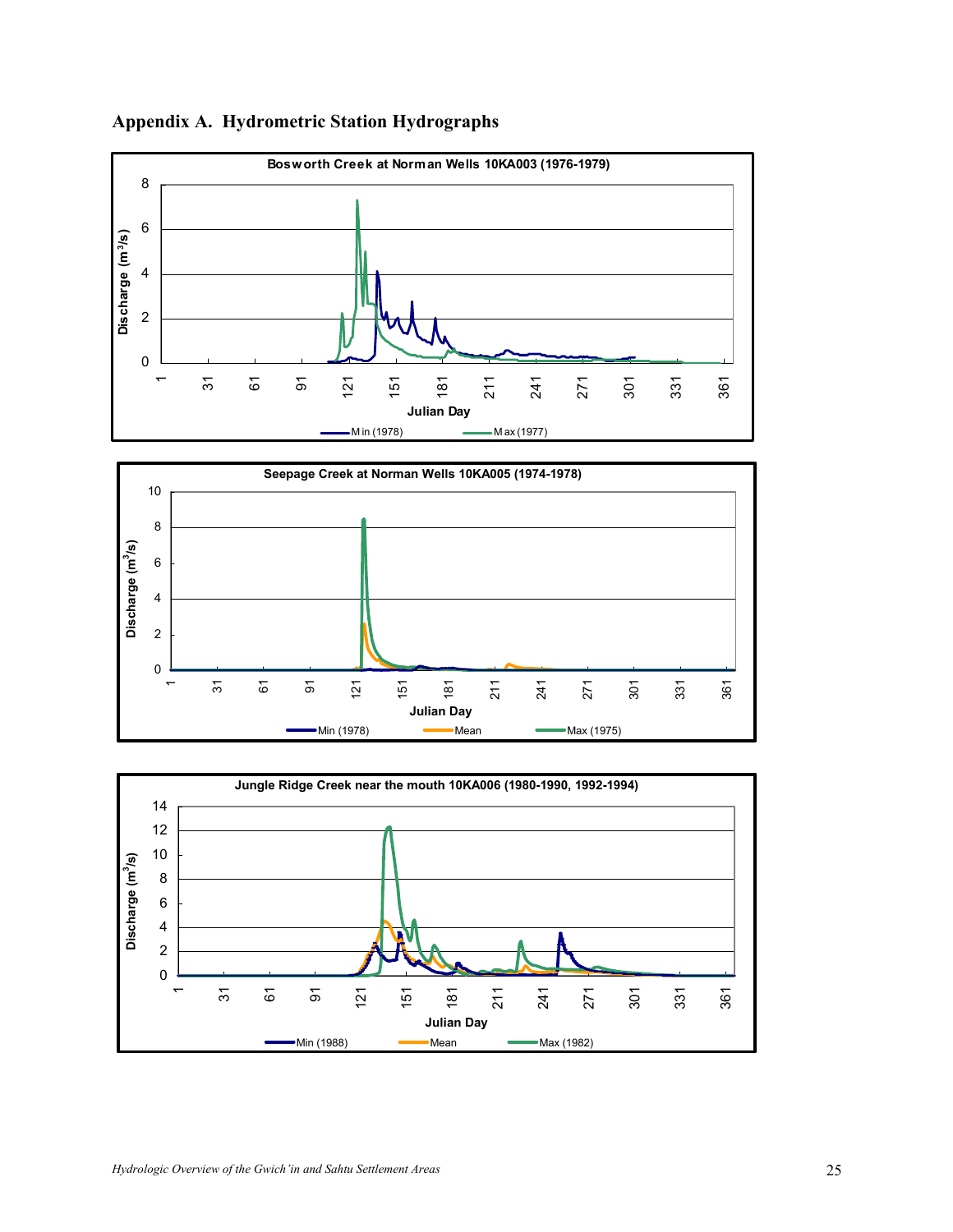



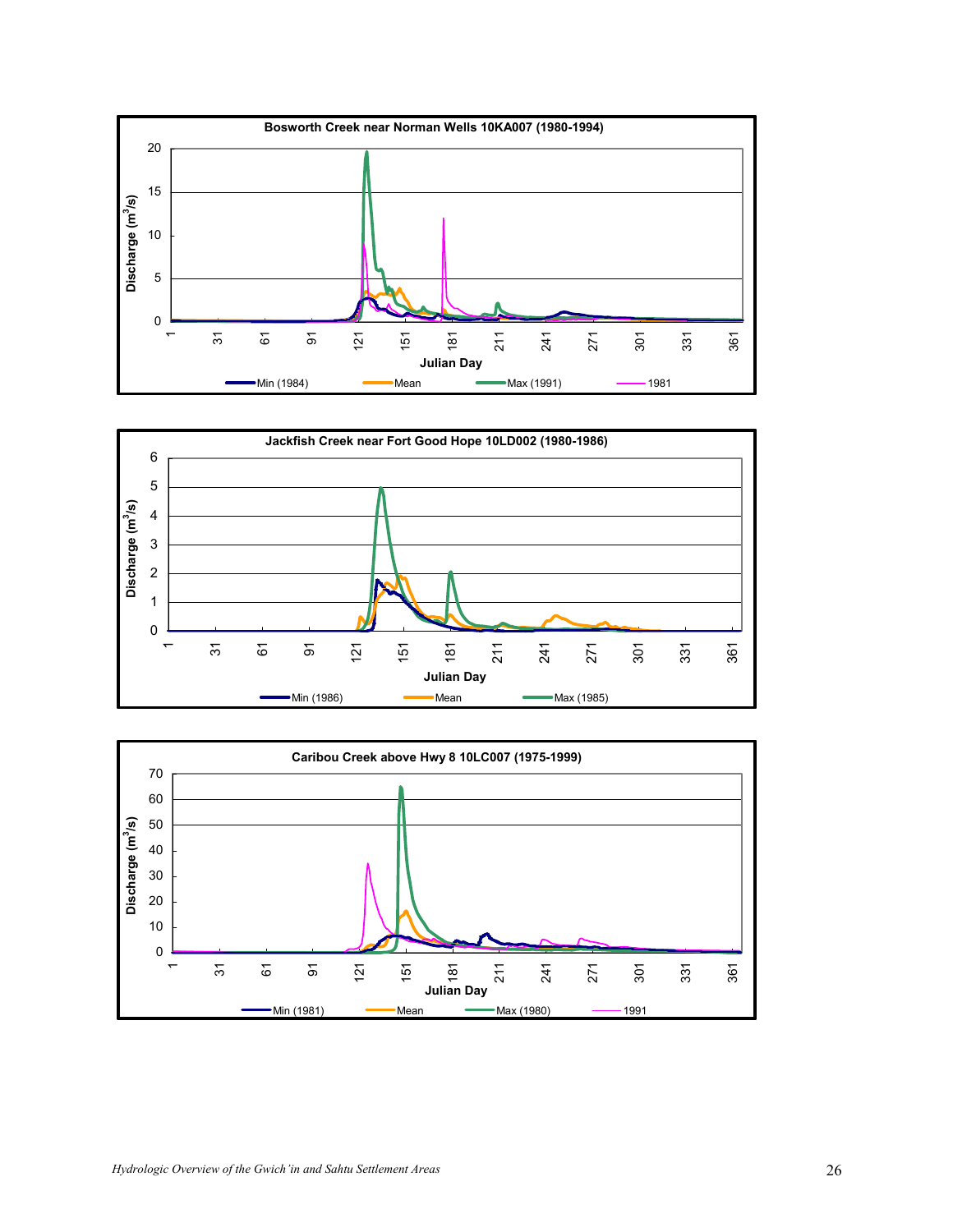



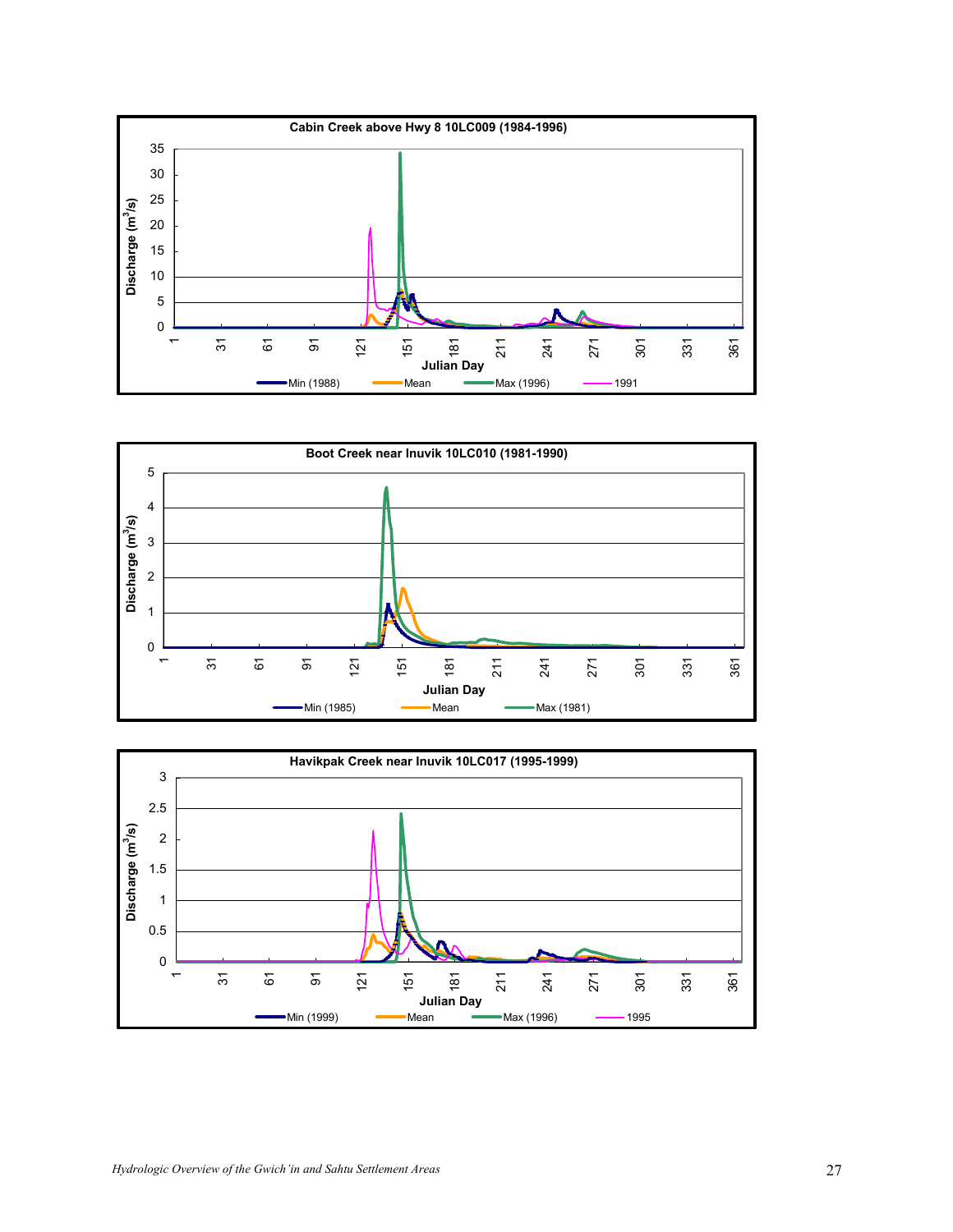



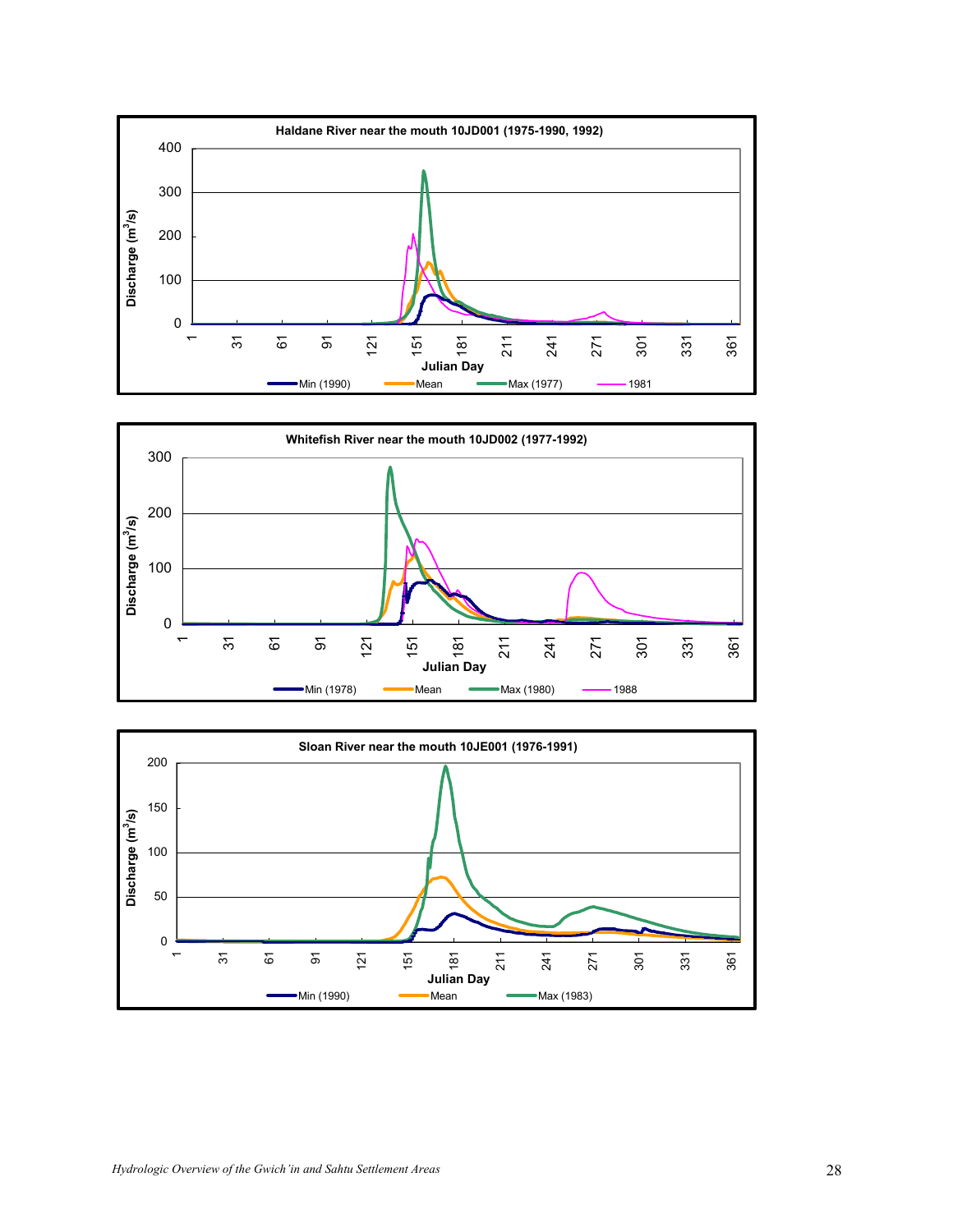



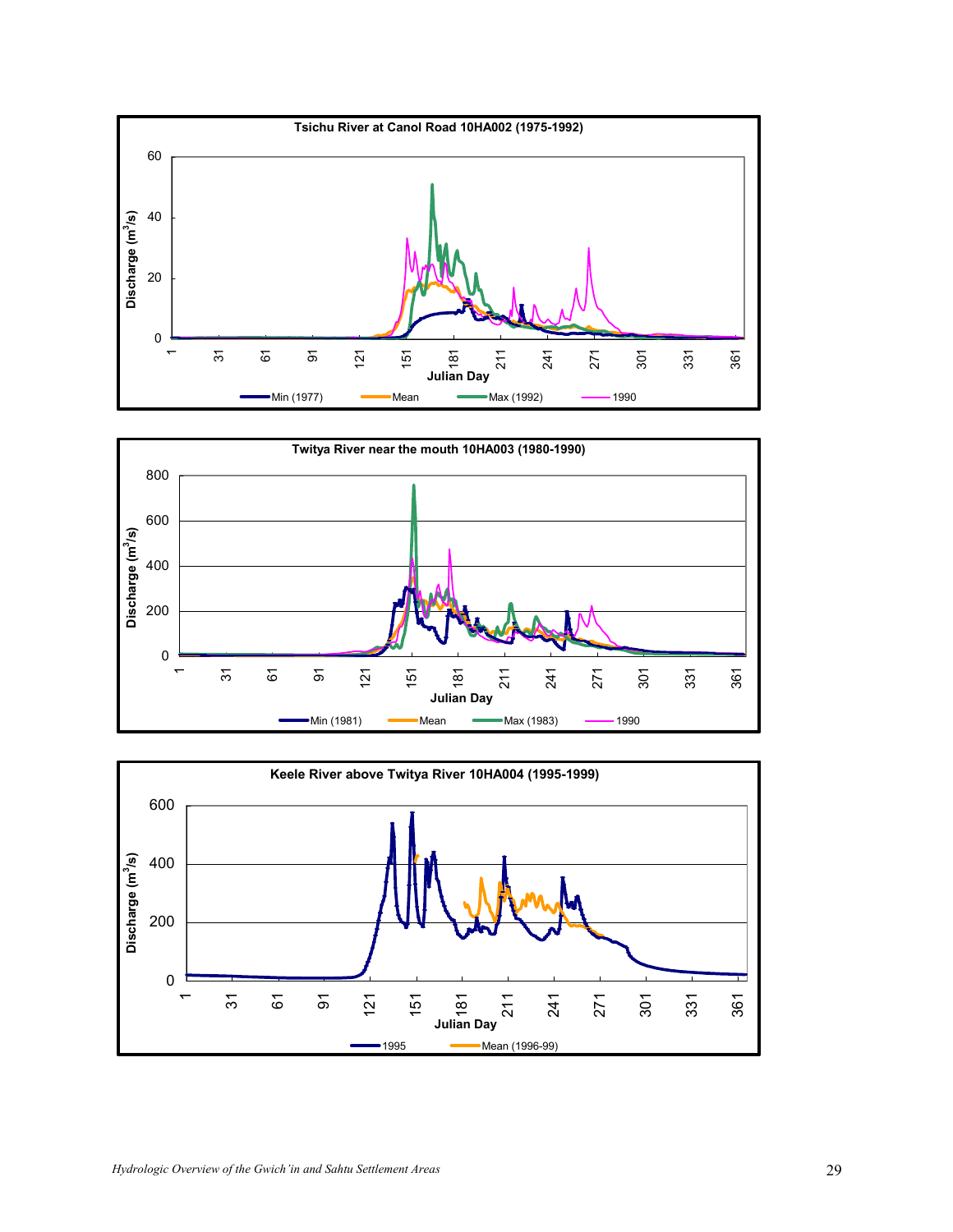



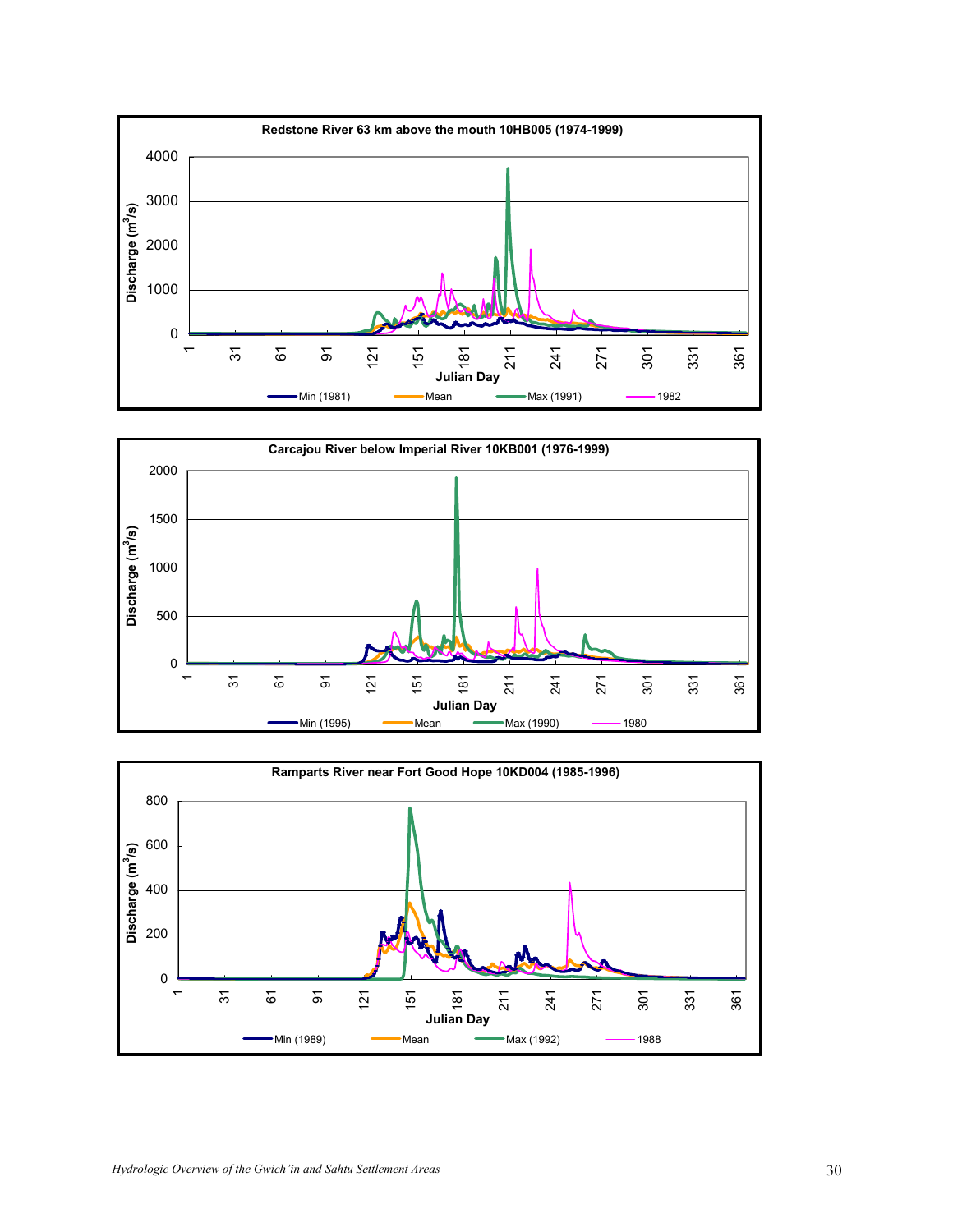



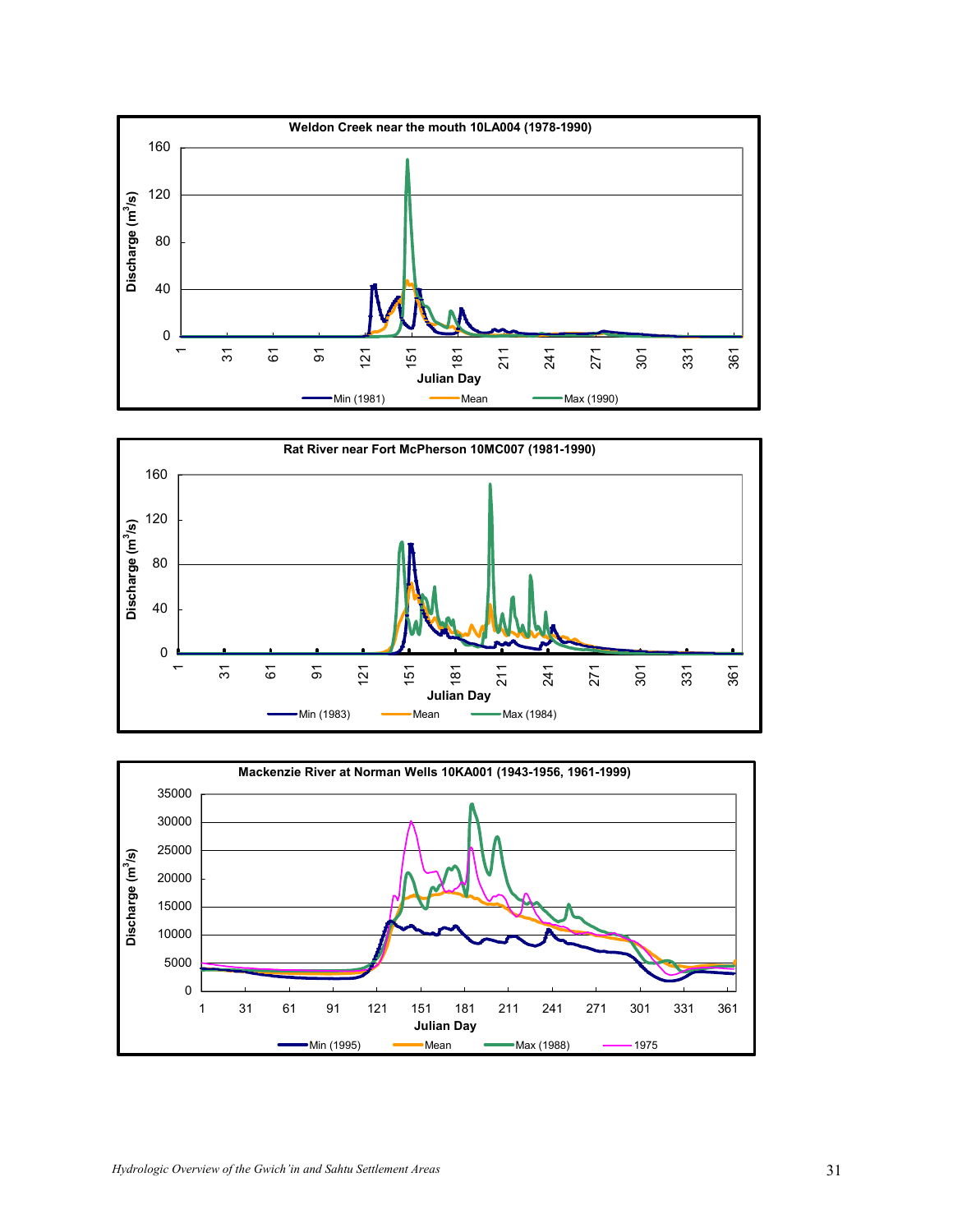

**Appendix B. Flood Frequency Graphs** 



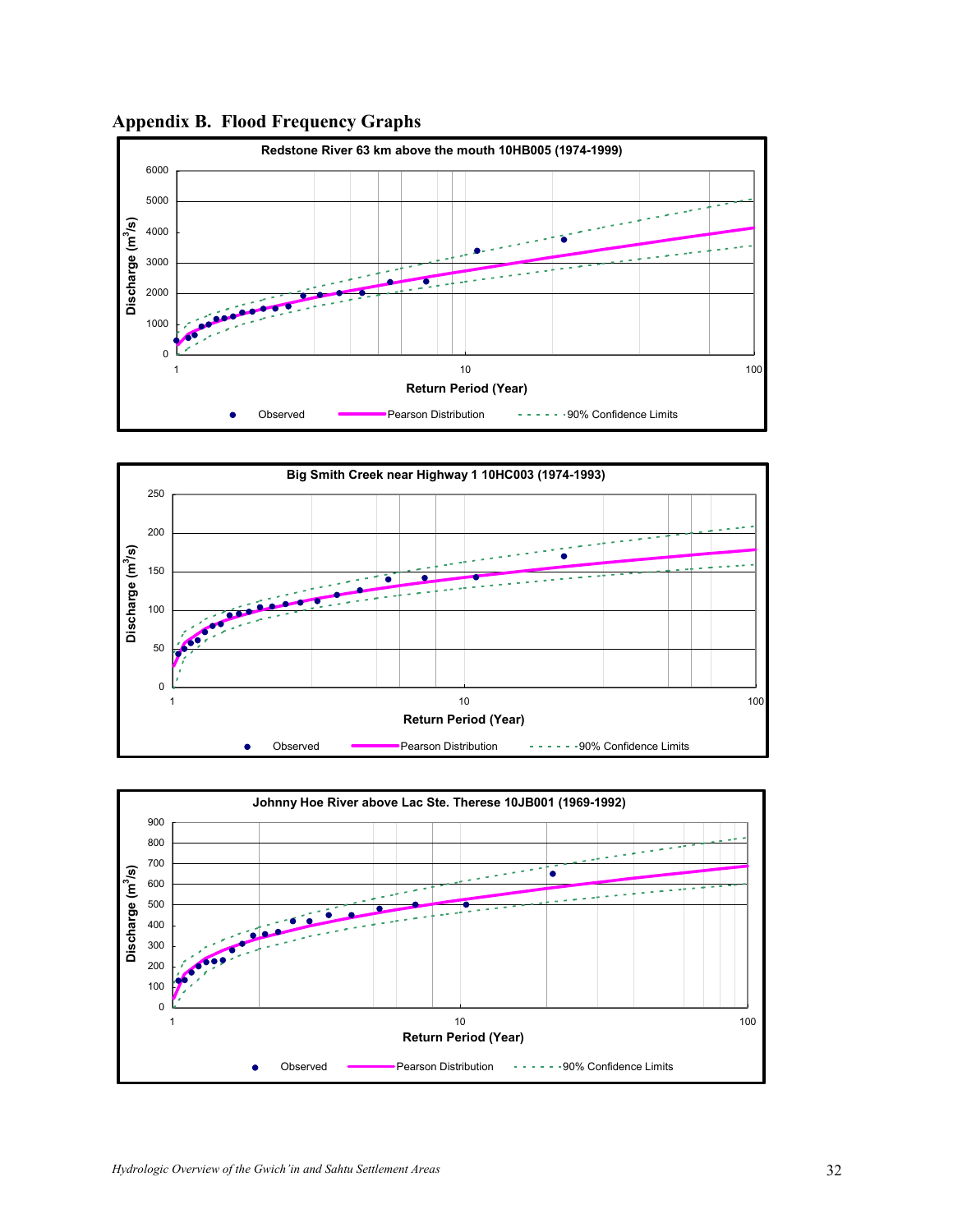



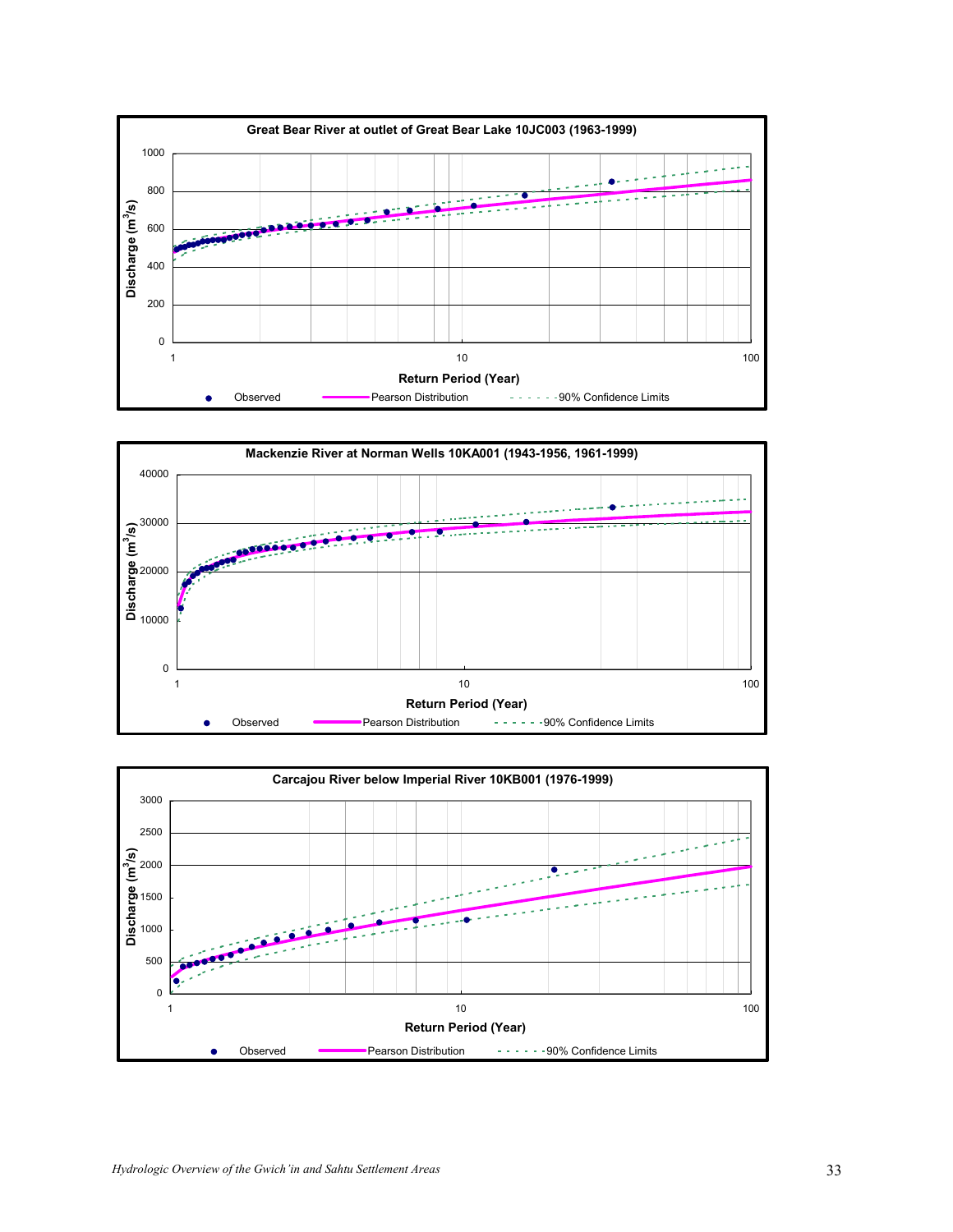